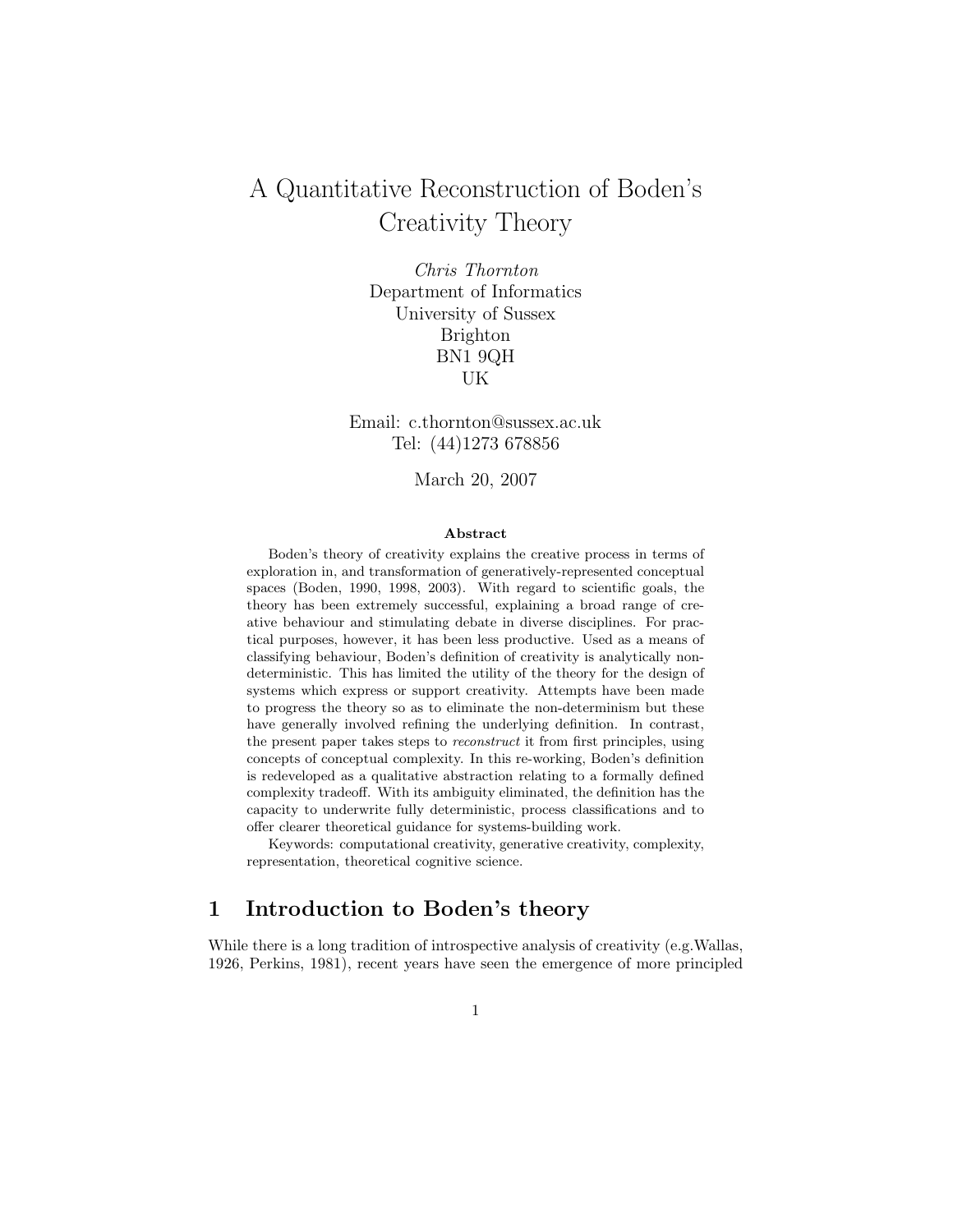and objective accounts. Of these, Arthur Koestler's 'The Act of Creation' (1964) was an early example. This presented a theory that was general and mechanistic. More recently, Margaret Boden published 'The Creative Mind: Myths and Mechanisms' (1990). This presented a theory of creativity that was not only general and mechanistic but also computational.

Unlike Koestler's theory, where the envisaged mechanism was idiosyncratic, Boden's theory dealt in terms of conventional computational structures and processes. Moreover, her theory described mechanisms which could be constructed using standard computational devices. This gave Boden's theory a clear advantage. As Boden notes 'The thought processes [Koestler] described do happen, and they do seem to be involved in creativity. But because how they happen was not detailed, he did not fully explain how creativity is possible.' (ibid, p. 24)

Boden's starting point for the development of her account is the observation that the concept of creativity contains a paradox. By definition, creativity creates, i.e., it produces something new. But if we are committed to a mechanistic account of the world — no miracles allowed — we believe that everything that occurs is predictable in principle. We also believe that any new thing must be constructed from existing components. This implies that nothing can ever be intrinsically new. How, then, should we reconcile the definitional requirement that creativity produces novelty with the assumption that there is no such thing as novelty? Boden's aim is to deal scientifically with this question.

She takes it as given that creativity is always mediated by conceptual development of some form. Any creative act is thus founded on conceptualisation or the realisation of a point within a particular 'conceptual space'.<sup>1</sup> But, she notes, there are two ways in which this might happen. If the conceptual space has an existing mental representation, realisation of a new point is simply a matter of identifying a new location within that space. If no such representation exists, then realisation of a new point necessarily involves construction of the representation as a preliminary step.

For Boden, this offers the means of distinguishing two forms of conceptualisation: a straightforward form, involving the identification of a new point in an existing space, and a more complex form which involves, as a preliminary step, the construction of the relevant conceptual space. The process of identifying a new point she terms exploration; the process of generating a new space she calls transformation. Her key idea is then to use the distinction between exploration and transformation to define what is to count as true creativity.

'We can now distinguish first-time novelty from radical originality' she writes. 'A merely novel idea is one which can be described and/or produced by the same set of generative rules as are other, familiar ideas. A genuinely original, or creative, idea is one which cannot.' <sup>2</sup> (Boden, 1990, p. 40) A new concept, then, is

<sup>&</sup>lt;sup>1</sup>This is a common interpretation of Boden's approach. However Ritchie (2001, 2006) generalises Boden's conceptual space to be a space of concrete or abstract artifacts. It is the ability of Boden's theory to provide an explanation of the creative content of artifacts which is significant for Ritchie and he identifies a range of factors which are significant for this issue.

<sup>&</sup>lt;sup>2</sup>For reasons that will be explained, it can be assumed that mental representation of a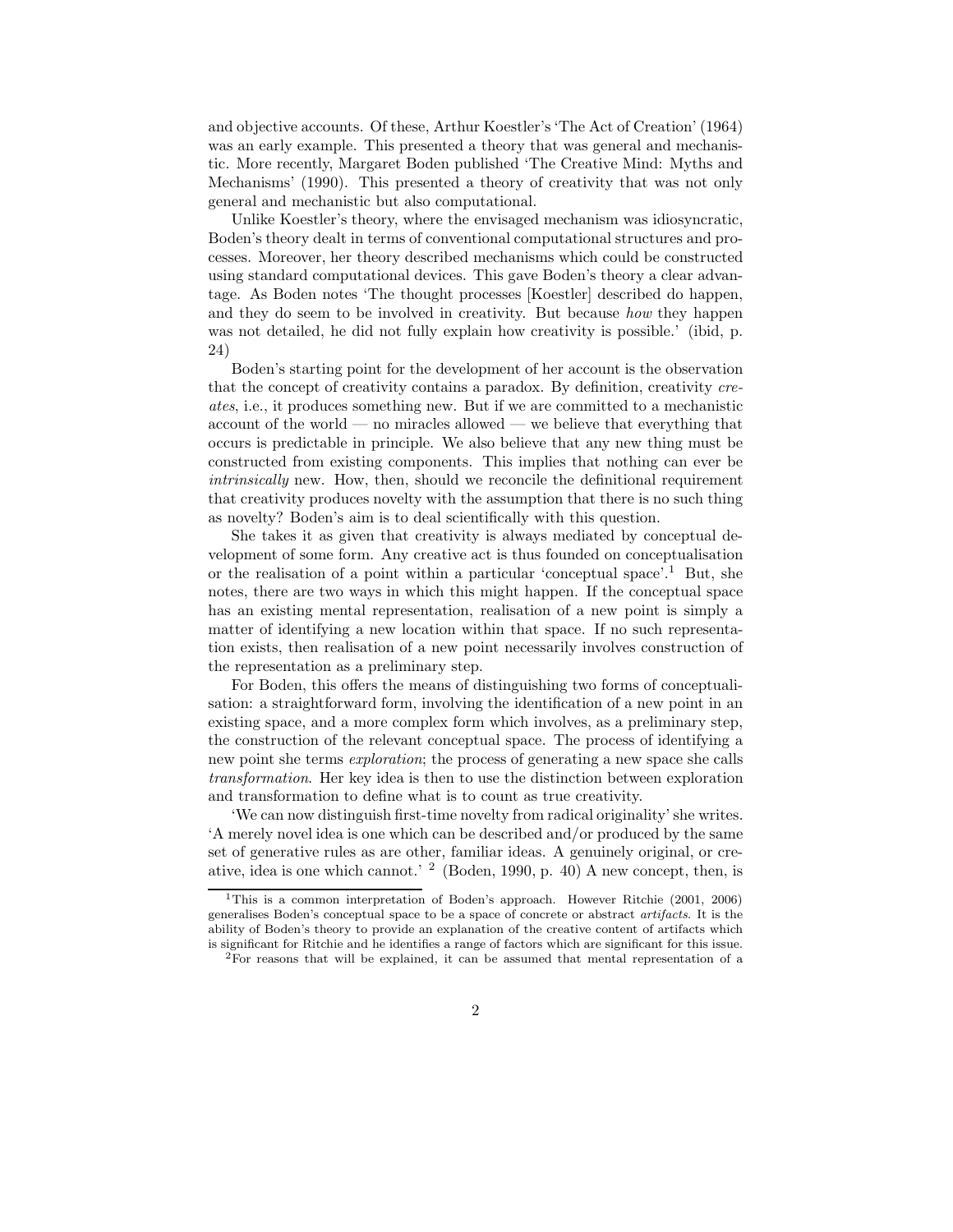to be considered genuinely creative just in case its construction involved some element of transformation.

For Boden, this way of framing the definition effectively resolves the creativity paradox. A concept whose construction involves some element of transformation cannot be generated on the basis of existing mental representations. In this sense, it is mentally 'impossible'. Boden then proposes we can justify saying a concept is 'new' on the grounds that it was previously 'impossible'. Or, as she puts it 'To justify calling an idea creative ... one must identify the generative principles with respect to which it is impossible.' (ibid., p. 40)

With this transformation-based definition, Boden establishes a clear characterisation of the process of creativity. However, consideration of further evidence compels her to generalise the characterisation in several ways. First, she observes that ordinary exploration of existing conceptual spaces may also be creative. With regard to mathematics for example, she notes how the 'creative mathematician explores a given generative system, or set of rules, to see what it can and cannot do.' (ibid., p. 45). The recognition that exploration may be creative also surfaces in her comment that 'creativity is a matter of using one's computational resources to explore ... familiar conceptual spaces.' (ibid., p. 108) However, it is not Boden's intention to broaden the definition to include uninformed exploration. Exploratory processes are only to be considered creative if they are guided in some way by 'heuristics' or 'maps'.

Boden also makes a point of allowing that transformation may constitute creativity in its own right, regardless of any ensuing concept development. This is evidenced in her comments on creative mathematics: 'By creative mathematics, I do not mean adding 837,921 to 736,017 to get 1,573,938 ... I mean producing new generative systems, new styles of doing mathematics.' (ibid. p. 45) The construction of new generative systems, then, would appear to fall into the category of creative processes, regardless of whether any concepts or ideas within that new space are ever actuated.

The indications are, then, that Boden wishes to generalise her original definition so as to allow that creativity may involve either

- (1) guided exploration, the use of heuristics and maps to identify valuable concepts within an existing conceptual space, or
- (2) transformation alone, the development of new conceptual spaces (i.e., new generative systems) in which useful exploration may take place.

Indeed, the fact that she subsequently refers to the original formulation as the 'strong definition' (ibid, p. 49) would seem to confirm that we should treat the broadened formulation as a 'weak' or generalised alternative.

However, caution is in order. In neither edition of her book does Boden explicitly differentiate a 'weak' from a 'strong' definition. In fact, in the first edition, she offers no final count of the number of different types of creativity she has identified. It seems to be her intention to distinguish the two types noted,

conceptual space must be generative in character.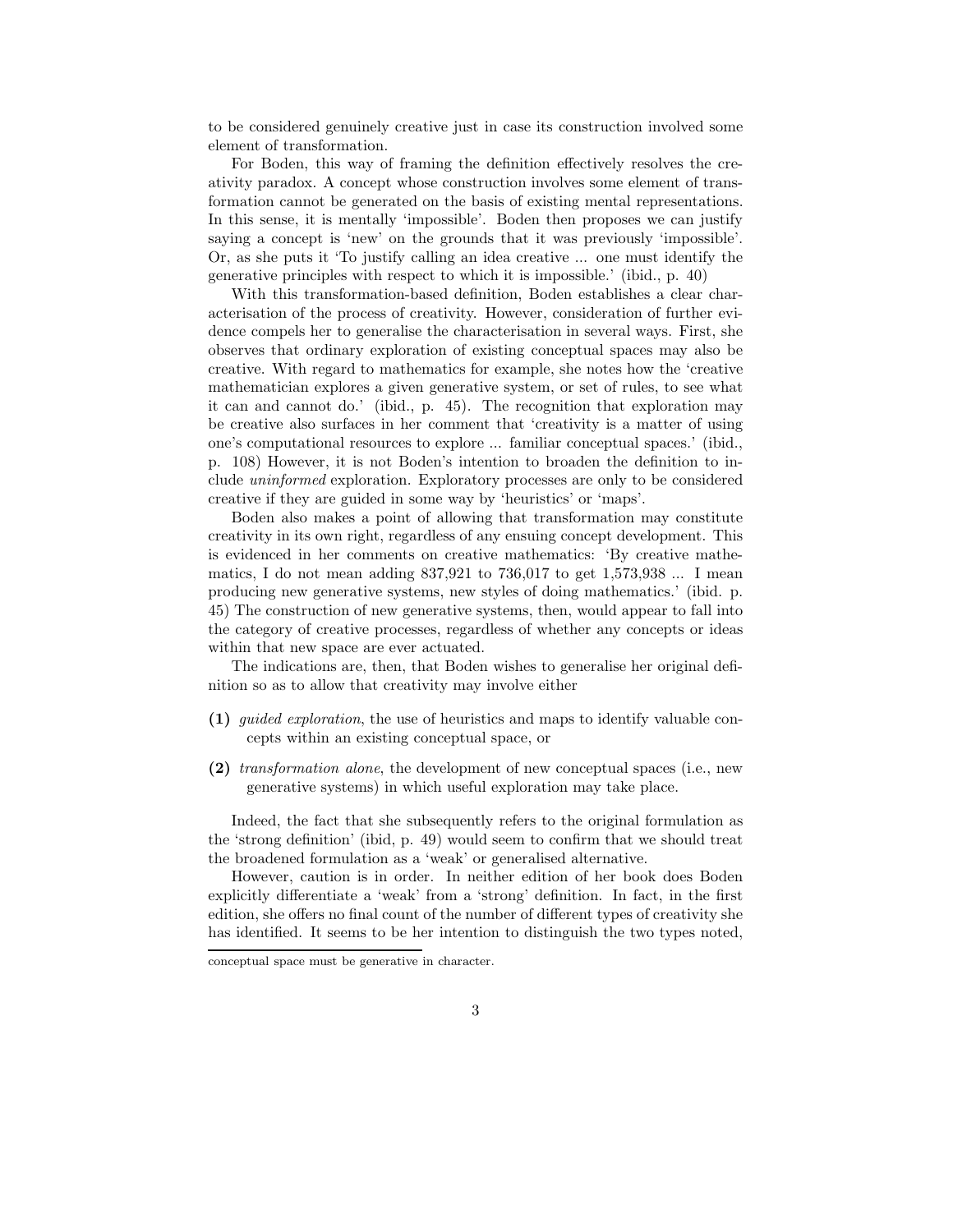and this is certainly a common interpretation. Yet in the 'nutshell' summary of her theory, added as a prologue to the second edition (Boden, 2003), and in (Boden, 1998), she states that her account distinguishes three main forms of creativity, these being exploration, transformation and combination. Adding to the uncertainty is the observation that only the strong definition has the power to resolve the creativity paradox, arguably forcing us to recognise not two forms of creativity, or three, but one: transformation.

There is a choice to be made, then, regarding the definition. There is the original formulation, which seeks to identify creativity specifically with transformation. Then there is the more general characterisation which allows that exploration may figure. Finally, there is the view from the post-1998 publications which adds 'combination' as a possibility.

The original formulation is clearly stated, but as Boden herself has shown, not completely general. Her broadened characterisation on the other hand may be more general, but it is too all-encompassing to be useful as a definition. As for the inclusion of 'combination' as a separate type of creative process (as suggested in the second edition) this would seem to be a matter of explanatory expedience. As Ritchie notes, the distinction between combinational and exploratory is 'hard to pin down' (Ritchie, 2001, p. 7). Indeed, any combinational process must presumably operate through exploration of a space of possible combinations. So it seems reasonable to view combinational processes as subsumed within the exploratory category.

Insofar as there is a definition underpinning the theory, then, it has to be the 'strong' definition. But this raises a difficulty. Transformational operations can always be regarded as exploratory operations carried out in a transformation space. Whether we classify a particular thought process (or computer system) as creative or not would then seem to depend on the viewpoint we take; more specifically, it must depend on how we choose to label internal data structures. Boden's definition, then, appears to be intrinsically subjective.

Concerns with the ambiguity of the definition were raised by many of the original commentators, including Fetzer (1994) O'Rourke (1994), Bundy (1994), Ram et al (1994) and Ram et al (1995), Treisman (1994) and Weisberg (1994). Several of these writers noted that transformation is really just a type of search, so would seem to logically belong in the same category of process as exploration (e.g. Ram et al. 1995, p. 114). Others noted that transformation is a form of meta-level search.<sup>3</sup> Schank and Forster describe application of the definition as a 'mare's nest' (Schank and Forster, 1995, p. 138) while Turner (1995, p. 152) notes that although Boden wishes to view computers as potentially creative, by her 'definition of creativity, it is impossible for a computer program to be creative.' (Turner, 1995, p. 153)

In her response to this criticism, Boden accepted that the definition was insufficiently clear. 'Most of the reviewers point out, quite rightly,' she commented, 'that my definition of creativity ... was vague.' (Boden, 1994b, p. 559) Her defence was that the necessities of writing for a general audience dictated

<sup>3</sup>This has subsequently been demonstrated formally by Wiggins (2006b).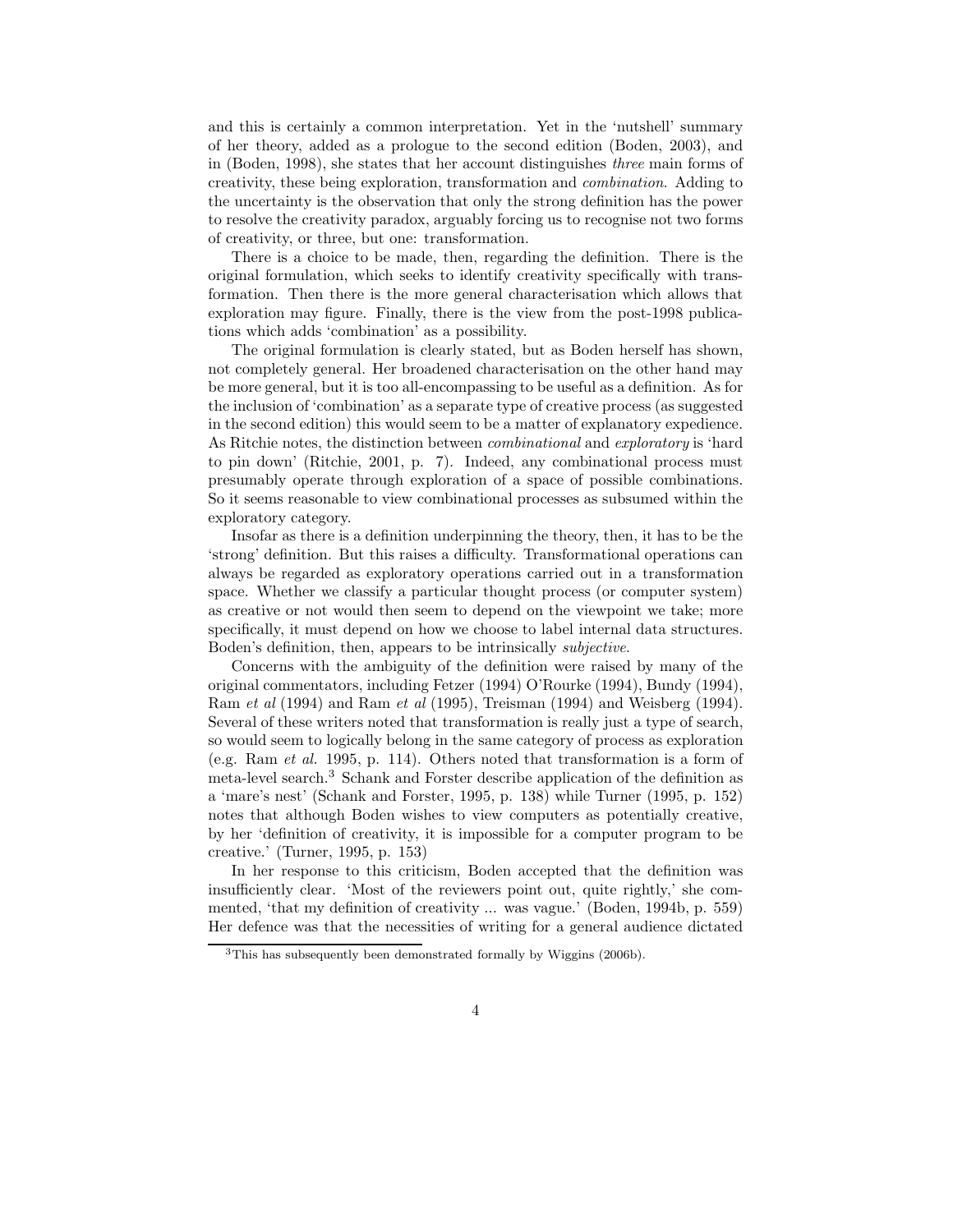the limiting of technical content. In later writings, she conceded the existence of an inconsistency but suggested that it resulted from mis-application of the criterion. 'If we are to apply [my definition] to the entire resources of the person's mind (or the computer's program), of course we get an inconsistency' (Boden, 1995, p. 163)

Unfortunately, neither of Boden's defences really address the difficulty. The problem with the definition is not that it is vague. On the contrary, it is clearly stated, makes use of well-established computational concepts and has generally been readily understood. Indeed the indications are that the definition has been well understood even in fields where computational knowledge must be the exception rather than the rule.

Neither is the problem that the definition has been mis-applied, although it is possible that this may have occurred. The problem with the definition is that it is analytically non-deterministic. Used as a means of classification, it produces subjective and potentially contradictory results. According to Boden's rule, any process which is deemed to be creative on the grounds that it entailed the construction of a new conceptual space, may also be regarded as uncreative, on the grounds that the construction of that space involved mere search.

In some cases, the non-determinism can be safely ignored. Even though no theoretical discrimination can be made between exploration and transformation, the position can be taken that the latter is different in some important way that cannot be formally defined. On this basis, discursive analysis and explanation can proceed and, as Boden has demonstrated, in a wide-ranging and fruitful way. But the definitional ambiguity becomes more of a difficulty in any practical context where the determination of the degree of creativity, or its likely origin, is a key issue.

Computer-based creativity practitioners want to know how to better build systems that express or support creativity. But the guidance Boden's theory offers is hampered by the definitional ambiguity and restricted to a fairly small domain of application. Defining creativity in terms of transformational/exploratory operations carried out in conceptual spaces, Boden's theory explicitly invokes notions of search. For systems-builders whose work revolves around such ideas, there is the identification of interesting parallels between creative thought and search-based functionality. For practitioners whose work is located elsewhere, the theory is less informative.

Even for systems-builders operating within a specifically search-oriented paradigm, the framework offers a relatively vague message. As Wiggins has shown (Wiggins, 2006a), Boden's definition is essentially the proposition that genuine creativity involves search at a conceptual meta level. On this basis, systems which exploit some form of meta-reasoning may be deemed genuinely creative. But exactly how such creativity should be enhanced or developed is not addressed.

There is also the concern that Boden's definition is too inclusive with regard to computational function, seeming to place any mechanism which embodies transformational functionality on an equal footing. As an illustration of the implications, consider the case of the digital watch which responds to the first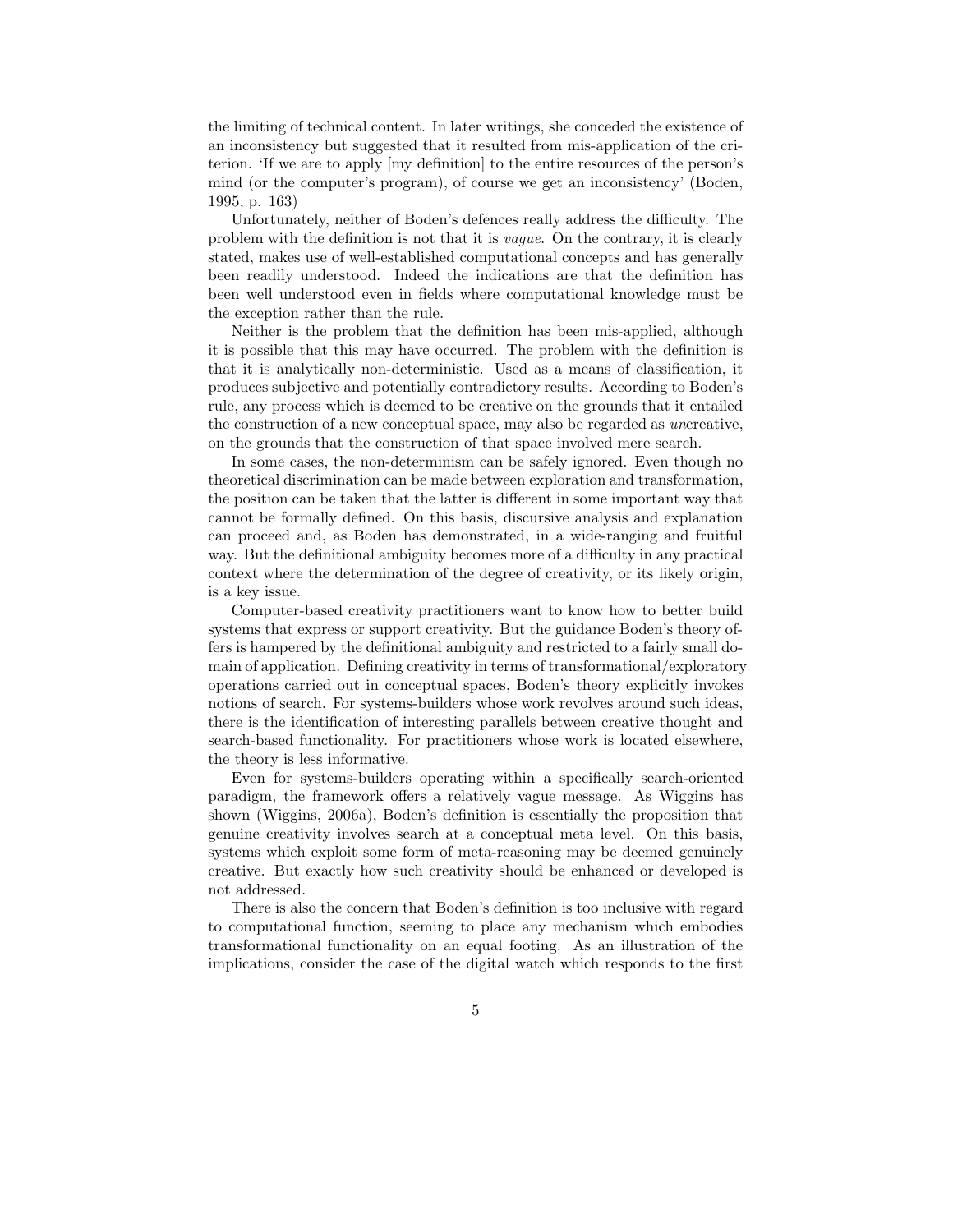day of January in the year 2000 by introducing a new number representation system in order to accommodate a greater range of dates. Treating the representation of complete days as concepts, the application of Boden's definition to this example would result in the conclusion that the watch is genuinely  $-$  even  $radically$  — creative. Even for systems-builders committed to exploitation of search, the degree of lassitude here is awkward.

Even so, it is certainly this group which has been best placed to make use of Boden's theory and its members have developed a range of strategies for dealing with the problems. Ritchie, for example, deals with the problem of overinclusivity by suggesting that Boden must have intended that transformational functionality should be considered merely a necessary condition for creativity, rather than necessary and sufficient (Ritchie, 2006).

Wiggins has proposed a formalisation of Boden's theory which represents its key concepts in terms of set-theoretic constructs. A useful feature of this contribution is the way it distinguishes different forms of transformation. Under Wiggins' approach, it becomes clear that we need to discriminate transformation of the concept rules (i.e., the set of rules defining the conceptual space) from transformation of the transformation rules. This is an important point because, as Wiggins notes, it seems likely that transformation of transformation rules may represent a particularly important aspect of genuine creativity, since it is a potentially recursive operation. Commenting that "[this] kind of transformation ... more naturally applies to the creative individuals' modus operandi' Wiggins notes that this form is not discriminated within Boden's framework. (Wiggins, 2006a)

For present purposes, however, Wiggins formalisation consolidates rather than resolves difficulties. The suspected equivalence of exploration and transformation is confirmed mathematically and the lack of detail about the implementation of transformation is highlighted. In a way, Wiggins extends the problem by identifying a second category of operations that stands in need of clarification.

Directed towards the refinement and elaboration of Boden's framework, the work of Wiggins, Ritchie and others retains her definition as a theoretical foundation. But the position of the present paper is that, being analytically nondeterministic, the definition is in need of reconstruction. In its existing form, the definition cannot provide the basis for formal classification and therefore cannot provide clear guidance for practical work. The aim of the present paper is to reconstruct the definition in a way that retains its character while better serving the needs of classification and systems-building work.

The approach will build on Bundy's suggestion (Bundy, 1994) that Boden's definition could be reconstructed in terms of some notion of complexity. A possible avenue for this approach would be to make use of notions of algorithmic complexity. (Kolmogorov, 1965, 1968; Chaitin, 1966; Chaitin, 1987) This line of attack might proceed along the lines that Schmidhuber has explored (Schmidhuber, 1997), i.e., accounting for creativity in terms of the Kolmogorow complexity of created artifacts. But this approach has some pitfalls in the present context. The view has to be taken that the creative agent is a form of computer program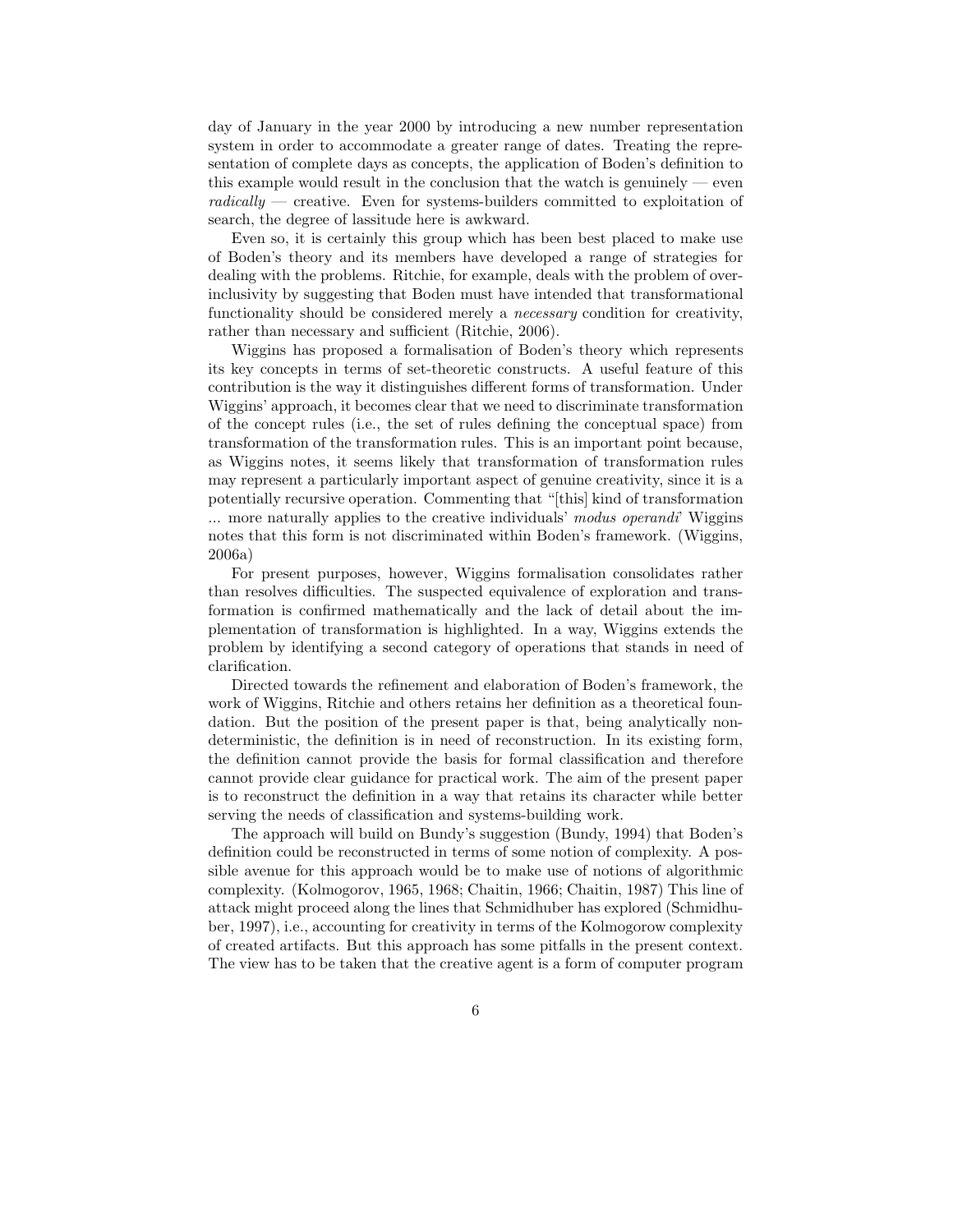while estimates of creativity can only be made on an artifact-by-artifact basis. This is incompatible with the emphasis on conceptual spaces that is central to Boden's framework. Finally, there is the problem that algorithmic complexity cannot generally be measured in practice.

The present paper explores an alternative avenue, seeking to measure the complexity of a creative process in terms of the number of concepts and conceptual spaces that can be generated. On the basis of there being a duality in concept-construction (separating composition and categorisation) formulae are introduced which identify the limits of conceptual growth. Taking into account that conceptual spaces can only exist within an over-arching conceptual universe (cf. Wiggins, 2006a), the value of a concept is then estimated in terms of its coverage of sub-concepts. This leads to the introduction of a net conceptual complexity measure and the demonstration that Boden's transformation/exploration distinction can be seen as abstracting a significant cut-point in a complexity tradeoff. Reconstructed in this form, the definition offers clearer guidance for practical work.

The plan for the remainder of the paper will be as follows. The next section (Section 2) will analyse the structure of generative representation. The notion of concept duality introduced in Section 3 will then be used (Section 4) for purposes of establishing a formal measure of maximal concept growth. Bringing to bear Wiggins' observation the conceptual spaces must logically exist within conceptual universes, Section 5 will then introduce the key concepts of gross and net conceptual complexity. Section 6 completes the groundwork for the reconstruction by showing that 'sponge zones' (defined as sub-spaces exhibiting reduced net-conceptual-complexity) form an analogue of Boden's conceptual spaces. It is then the task of Section 7 to articulate the details of the reconstruction and justify the re-development of Boden's definition of transformation as a complexity-based abstraction. Section 8 evaluates the reconstruction in terms of the way it is likely to be viewed by commentators on the theory and by Boden herself. It also examines the degree to which the proposed fleshing-out of the transformation/exploration distinction is in agreement with the systems evidence Boden presents and reviews some of the reconstruction's explanatory possibilities. Finally, Section 9 sets out a summary.

## 2 Generatively represented conceptual spaces

The key notion in Boden's theory is that of the conceptual space. While no formal definition has been provided, it is common to interpret the phrase literally, taking the conceptual space to be a space of conceptualisations or concept representations.<sup>4</sup> In support of this, we have Boden's observation that a computational search space is 'one example ... of a conceptual space" (Boden, 1992, p. 77)

<sup>4</sup>More generally, Ritchie (2006) takes the conceptual space to be a space of abstract or concrete artifacts.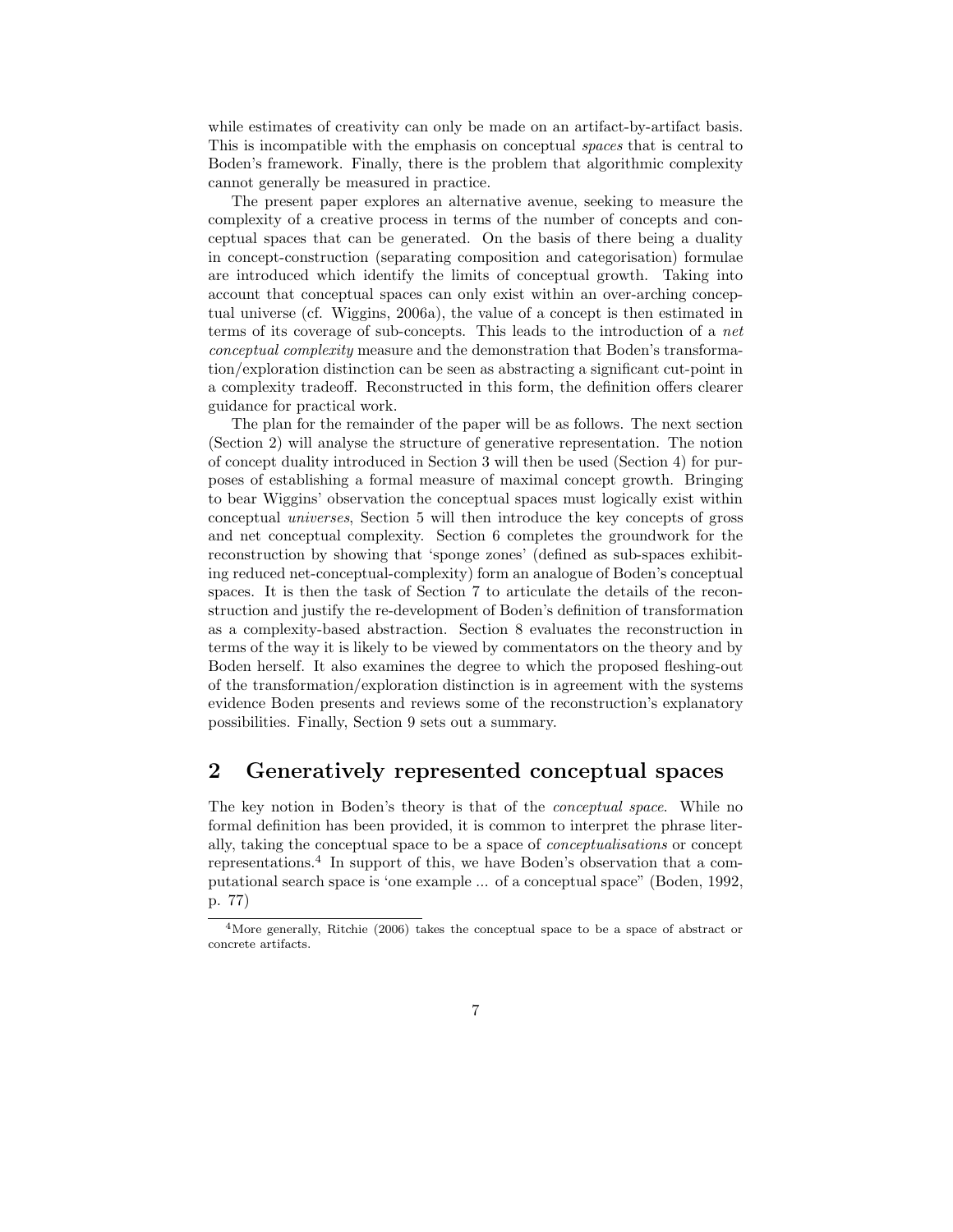As for the representation of a conceptual space, we know that it must be generative in nature. Any form of explicit, point-by-point representation would be impractical and, in the case of an infinite space, impossible. The generative approach overcomes these difficulties. As Boden comments 'a generative system [has] ... the potential (in principle) to generate every location within the conceptual space. The number of these locations may be very large, even infinite.' (ibid. p. 78)

In operation, any generative system follows a particular methodology. To a set of originating objects — the 'prototypes' or 'primitives' — it applies processes which have the effect of combining those objects to form new objects. If there is the potential for recursion, these objects may then become constituents in the construction of further objects and so on. Any generative system must therefore embody (a) a set of originating objects and (b) functionality for the construction of new objects from existing objects.

Programming languages provide a convenient framework for the implementation of such systems. For example, consider this sequence of instructions:

(1) To each number between 0 and 9 apply the next 2 instructions

(2) To each number between 0 and 9 apply the next instruction

(3) Print the first number followed by the second number

This program has the effect, when 'executed', of printing out all 100 points in a 10x10 2-dimensional space; i.e.,

0 0, 0 1, 0 2, 0 3, 0 4, 0 5, 0 6, 0 7, 0 8, 0 9 1 0, 1 1, 1 2, 1 3, 1 4, 1 5, 1 6, 1 7, 1 8, 1 9 2 0, 2 1, 2 2, 2 3, 2 4, 2 5, 2 6, 2 7, 2 8, 2 9 . . <60 pairs omitted> . 9 0, 9 1, 9 2, 9 3, 9 4, 9 5, 9 6, 9 7, 9 8, 9 9

The program provides a generative representation for the 2-dimensional space based on the integer range 0..9. The primitive objects are the integers. The construction method is the procedure for printing pairs of digits.

Boden's preferred example of a generative representation is the grammar. And indeed, grammar notation is a particularly convenient way to specify a generative system. In writing out a grammar we only have to specify the bits of information which are essential for object construction — what object results from what combination. Everything else is implicit.

Consider this simple grammar:

S -> NP V NP -> Det N

Det  $\rightarrow$  the  $|a|$  one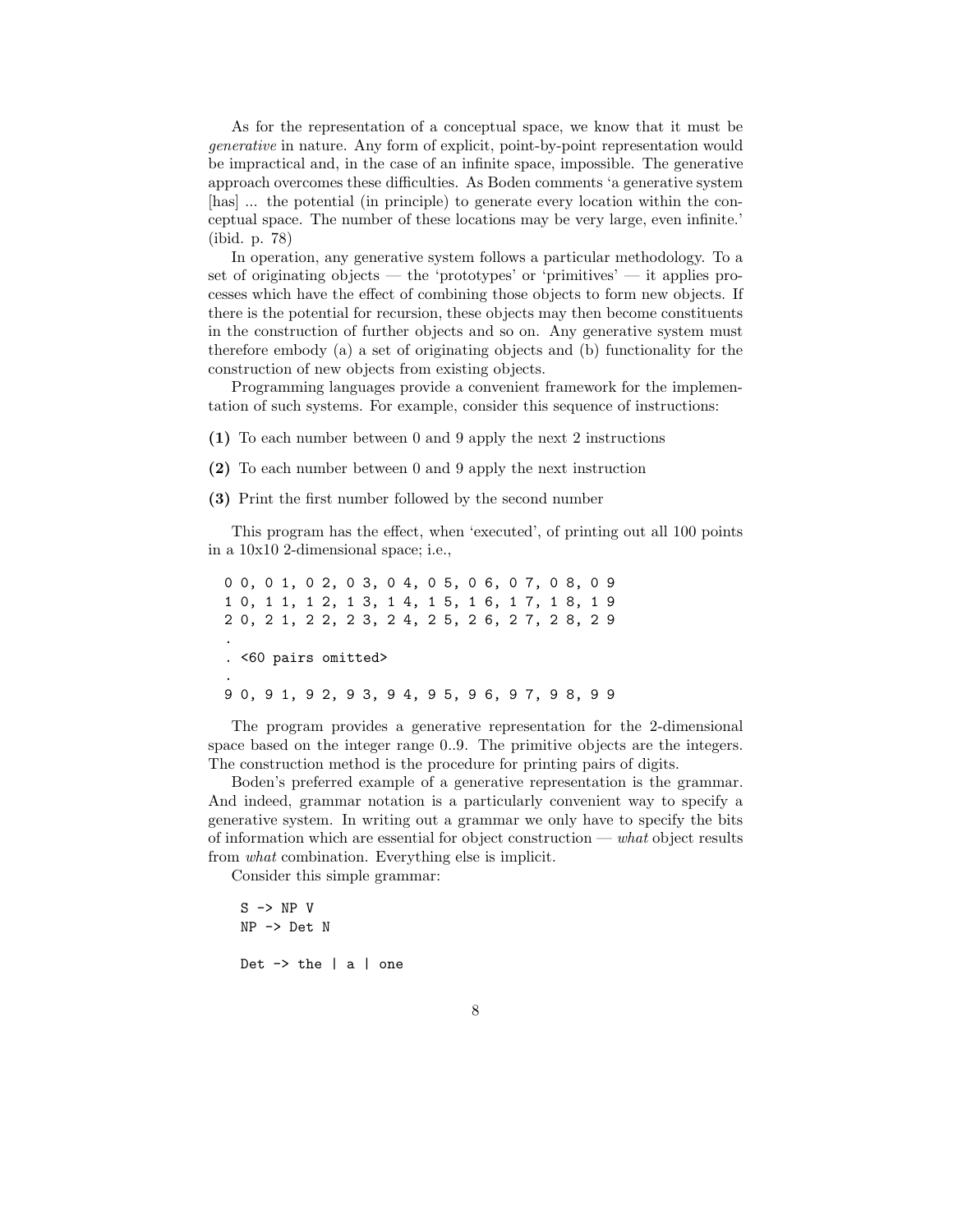N -> man | woman V -> ran | walked | sang | laughed

The first two lines here are rewrite rules showing how the object named on the left of the arrow can be constructed by combining objects named on the right. The remaining three lines are lexical rules which show how each of the words on the right is an example of the object named on the left. We may think of the whole as a generative representation for all the sequences of words which result from different ways of constructing an 'S' object. These are 'the man ran', 'the man walked', 'the man sang', 'the man laughed', 'the woman ran', 'the woman walked' and so on.

For present purposes, we are interested in generative representation of conceptual spaces rather than languages. These have special features which go beyond what we expect to find in a grammar or program representation. As noted, any generative system must embody a set of originating objects and functionality for the formation of new objects from combinations of existing objects. In the case of the conceptual space the constructed objects must obviously be concepts. But what of the originating objects? Ultimately, these are simply 'phenomena'; but the system's representation of any phenomenon can only be itself a concept. Originating and constructed objects are thus all of the same type — they are all just concepts.

## 3 Concept duality



Figure 1: Concept-construction methods.

A generative representation of a conceptual space must consist, then, of a set of originating concepts together with functionality for forming new concepts from combinations of existing concepts. But there are two quite different ways in which this may happen. The combination may be formed compositionally,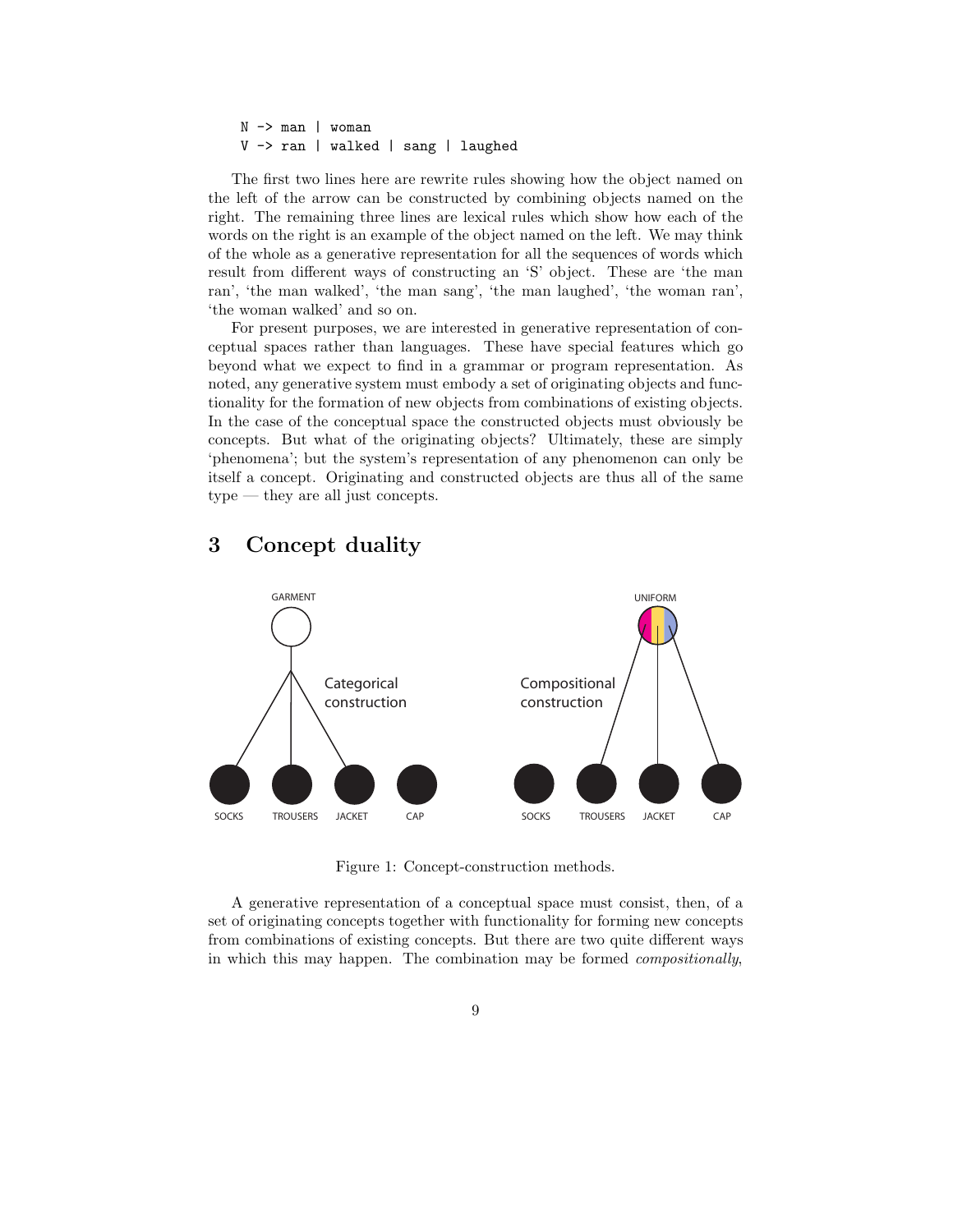in which case the existing concepts become constituents of a new whole; or it may be formed categorically, in which case they are brought together to form a class. There is thus a duality in concept formation, in the sense that it may entail composition or categorisation.

Figure 1 illustrates the distinction between compositional and categorical construction. The constituent concepts here are articles of clothing: SOCKS, TROUSERS, JACKET and CAP, each one represented by a filled circle. The first three may be combined to form the categorical concept GARMENT in which each constituent forms an equal instance. This concept is represented by an empty circle in the left side of the figure. The second three may be combined to form the compositional concept UNIFORM (as in 'MILITARY UNIFORM') in which each constituent forms a component of the whole. This concept is represented by the filled circle in the right half of the figure. Note the way in which the arcs connect to the internal structure of UNIFORM, reflecting compositionality. In contrast the arcs connecting to GARMENT combine, reflecting the fact that the concept is a category (i.e., class) in which the constituents are alternatives.



Figure 2: Schematic concept hierarchy for the RESORT concept.

Of course, constructions may be combined in arbitrary ways, producing complex hierarchical structures. Figure 2 presents a toy example, being a sample concept hierarchy for the concept RESORT. Lack of space precludes incorporation of realistically-sized constructions. But the alternation between categorical and compositional construction is not implausible. Note that categorical con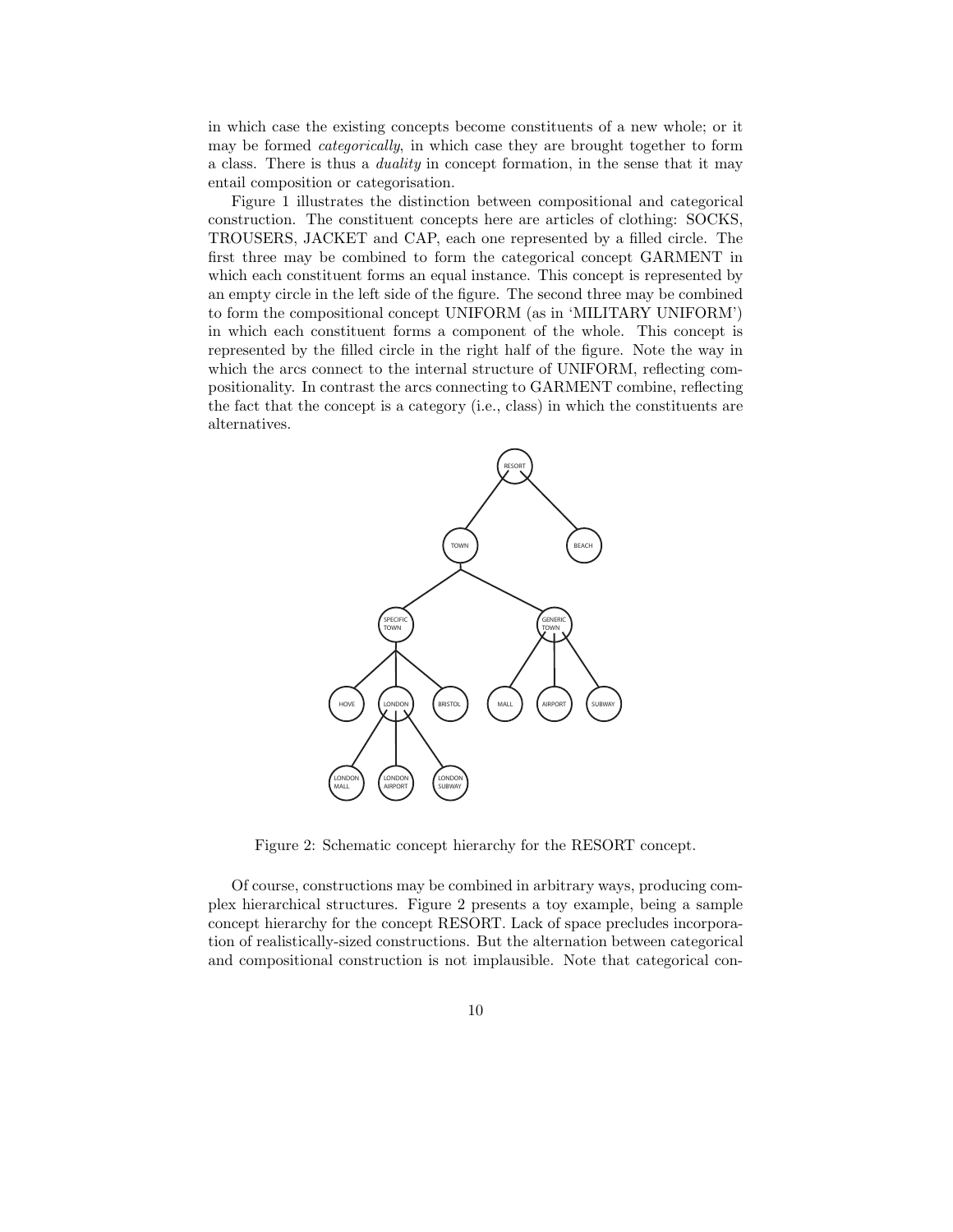struction is again discriminated here using arcs which combine, differentiating it from compositional construction in which the arcs remain separate.

In the language of logic, categorisation is simply the arrangement of the constituents as a disjunction. Composition, on the other hand, is the arrangement of the constituents in a relationship (i.e., a function) such that each one plays the role of a part or component. In a simple case this might mean the formation of a straightforward conjunction (i.e., introduction of the AND relationship). But the number of compositional possibilities depends on how many relationships can be applied. With more relationships available, there are more ways to form compositional concepts.



Primitive concepts

Figure 3: Possible avenues of concept development.

Even with a very small number of relationships, the number of potential concepts grows rapidly under hierarchical development. Figure 3 illustrates the effect. This schematic follows the convention of discriminating categorical construction using arcs which combine. However here the compositional arcs abut a line, the slope of which represents the character of the relevant relationship. In addition to categorical construction, this conceptual expansion is making use of two forms of compositional construction, one invoking the relationship  $r_1$  and the other the relationship  $r_2$ .

In deciding whether a particular concept is categorical or compositional, we must first identify its constituents (i.e., the relevant sub-concepts). Once this is done, classification can be accomplished by determining whether the subconcepts are alternatives or constituents, with categorical construction being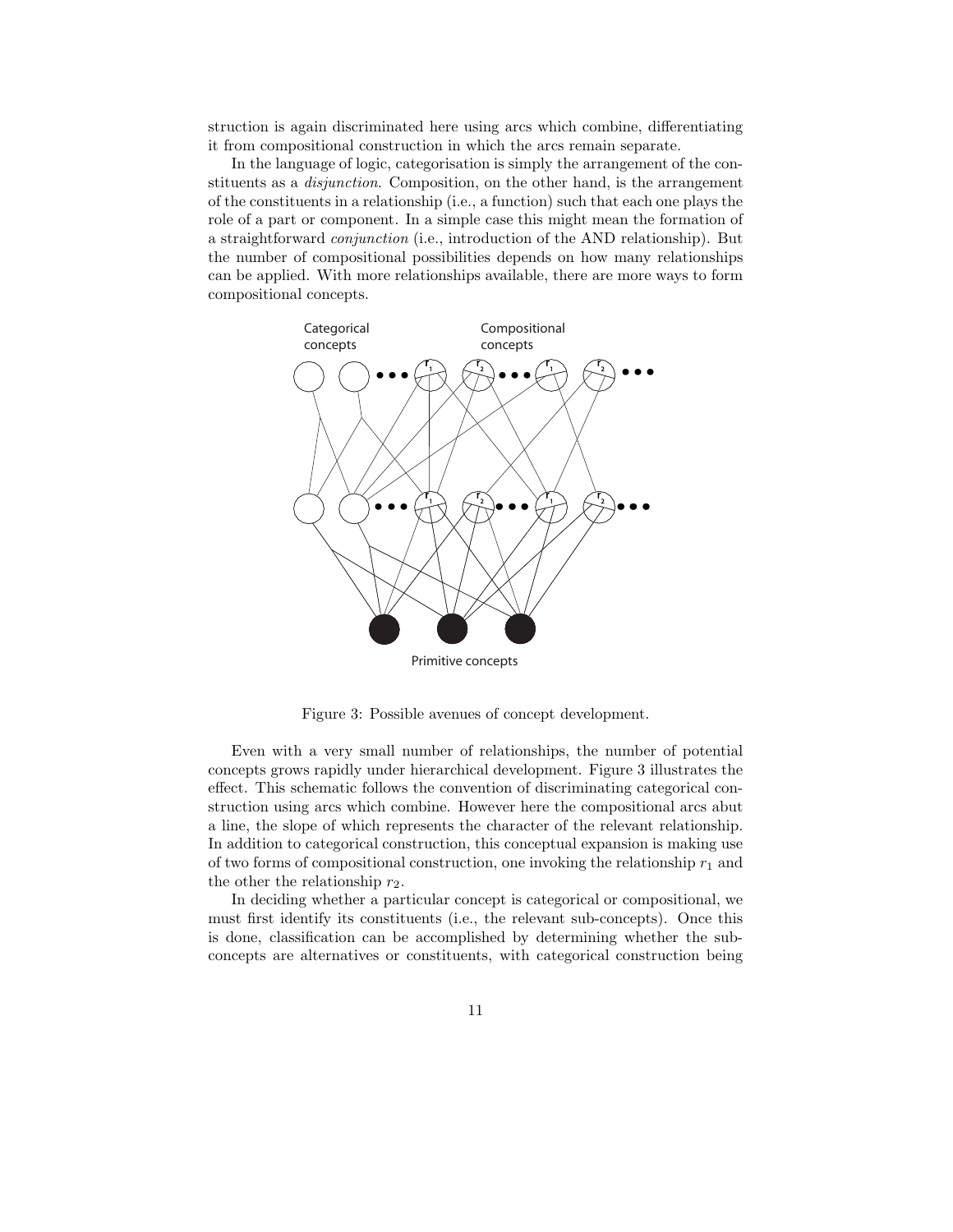indicated in the former case and compositional construction in the latter. For example, taking sub-concepts to be representations of keys on a piano keyboard, the concept BLACK-NOTE would be deemed categorical while ARPEGGIO would be compositional. The note-representing concepts which form the constituents in BLACK-NOTE are alternatives but the note-representing concepts within ARPEGGIO are constituents. Similar example can be given in other domains. Taking sub-concepts to represent buildings, the concept SUBURBAN-SEMI would be categorical while VILLAGE would be compositional. Taking sub-concepts to represent individual playing cards, the concept SPADE would be categorical and the concept FULL-HOUSE compositional.

#### 3.1 Shallow vs. deep conceptual space

The task in hand is to place an upper bound on the number of concepts a given agent can construct in a particular scenario. The means of doing this will be to identify the possible concept-construction methods that the agent has at its disposal and to then calculate how many different ways they can be applied. An initial expectation is that there will be a link between conceptconstruction methods and concepts, i.e., more construction methods should lead to the production of more concepts. However, it turns out that the key issue for conceptual growth is not the number of construction methods but whether they can be applied hierarchically.

Consider first the extreme case of the agent that has no concept-construction methods at all. Clearly, there can be no conceptual growth here. The agent remains conceptually undeveloped indefinitely. At the other extreme, there is the agent that is fully equipped with construction methods, including some which can be applied to the non-primitive concepts that the agent itself constructs. Here, there is the potential for deep conceptual growth: the agent is capable of building arbitrarily large conceptual hierarchies, as illustrated in Figure 3.

In the intermediate case, the agent is able to engage in concept-construction but only of a non-hierarchical variety. This will be the result, for example, if only categorical methods of construction are available. Categorical construction alone cannot support hierarchical development since the construction of classes of concepts which themselves represent classes is a redundant operation: it can only produce a concept representing a larger class of originating objects, i.e., a concept which may be produced via a simple act of categorisation applied to the primitives. (The crossed-out concept in Figure 4 is a case in point.) In some cases, compositional construction methods may also be limited to nonhierarchical application. Whatever the reason, without hierarchical capabilities, the conceptual growth that can be achieved by the agent is necessarily shallow.

The distinction between deep and shallow conceptual growth is qualitative rather than quantitative. As a rule, deep conceptual development will furnish more concepts than shallow conceptual development. Generally, the number of concepts obtained through deep development will be infinitely large. But there may be constraints which overturn the normal balance. Treating the sample grammar from above as a concept-generation system, one would have to say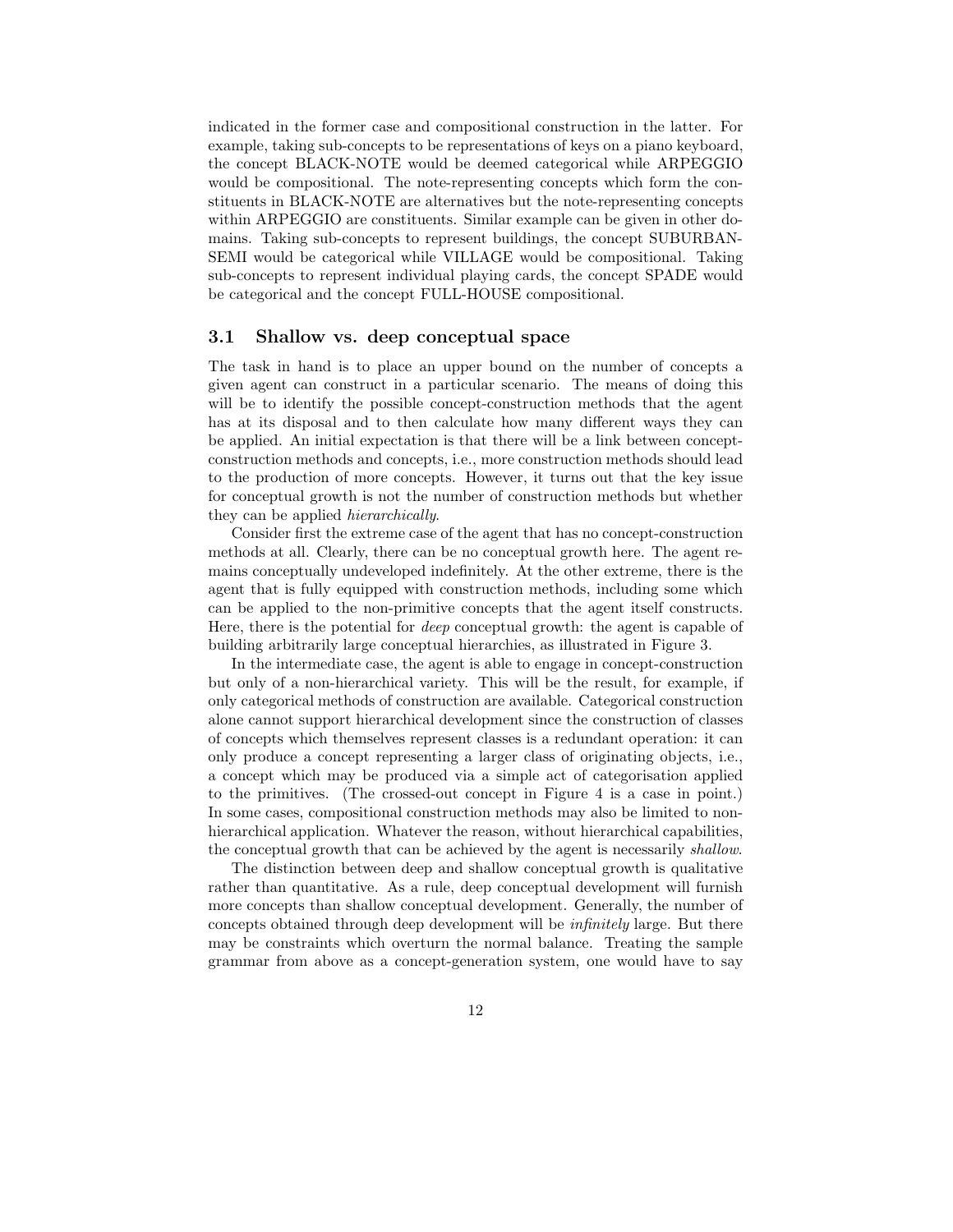

Primitive concepts

Figure 4: Development of a redundant categorical concept.

that it provides 'deep' conceptual development on the grounds that it makes use of compositional rules which can be applied to produced concepts. However, constraints are in place which limit the degree of recursion. The development is therefore finite. Were one to introduce a new rule so as to allow for infinite recursion (N -> S for example) the situation would be altered.

The programmatic representation of 2-dimensional space, in contrast, is in the 'shallow' category due to the fact that it is based on construction methods which cannot be applied to non-primitive concepts. Compositional construction is featured but only a tiny fraction of the possible combinations of primitives feature may appear in any generated construct — in particular the ones containing exactly two objects. The total number of these is related to the size of the represented space. But this may be arbitrarily large. Thus, this type of 'shallow' development has the potential to be larger than the 'deep' development defined by the grammar.

## 4 The complexity of conceptual growth

We have seen that the production of new concepts depends on (a) the available constituents (i.e., the primitive or non-primitive concepts) and (b) the available construction methods. To identify the limits of conceptual growth in a particular system we must now combine these two factors so as to identify the number of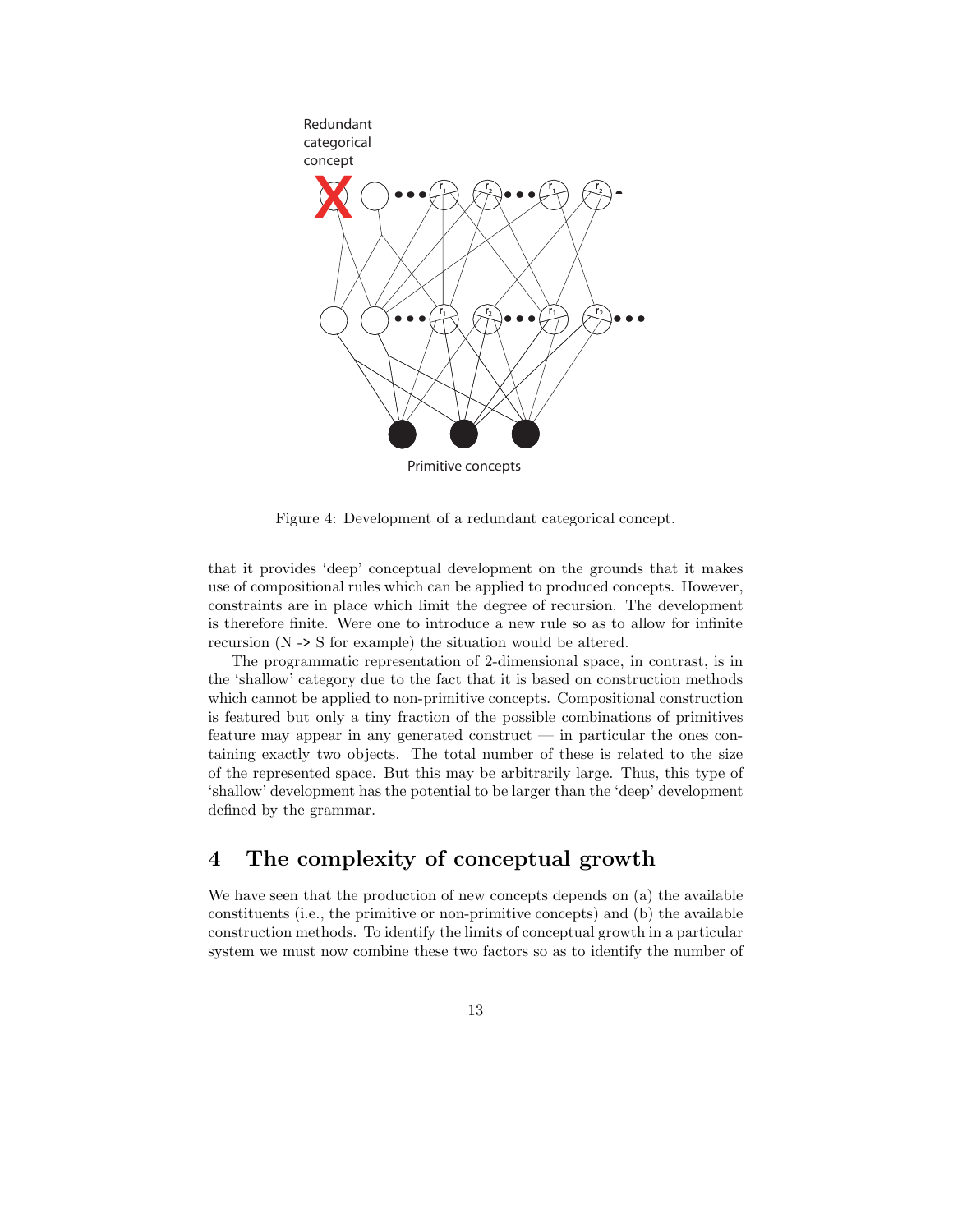concepts that can be generated in a given case.

Initially, there are just the primitive concepts themselves. Let  $k$  represent the number of these. Each directly derived concept must combine some subset of the primitives. So their number must be related to the total number of subsets:

 $2^k$ 

Each subset provides the basis for one categorical construct and, for each available relationship, one compositional construct. Letting  $r$  represent the number of accessible relationships, the total number of concepts which can be directly constructed is thus

$$
2^k(r+1)
$$

Applying categorical and compositional construction to the first layer of derived concepts generates a second layer of concepts. And we might expect that the number at this second layer will also be  $2^k(r+1)$ , with k set to the number of concepts at the first level. However, categorical concepts which subsume lowerlevel categorical concepts are redundant (as seen in Figure 4): they implicitly represent a class of instances already represented at the layer below. So from the first layer up, we should use

 $2^kr$ 

The number of concepts  $k_i$  which can be constructed at any level i of the hierarchy may then be determined using

> $k_0$  = the number of primitive concepts  $k_1 = 2^{k_0}(r+1)$  $k_{i+1} = 2^{k_i}r$

This, then, is the growth formula for conceptual development. It tells us the maximum number of concepts that any agent could generate using the given number of primitives and relationships; more specifically, it is the maximum number of concepts which may be developed up to a particular level of construction.<sup>5</sup>

As may be clear, deep conceptualisation of the unconstrained variety has the potential to create new concepts at a prodigious rate. There are two distinct exponential forces at work: in addition to the explicit exponential value, there is a second multiplicative effect implemented through the recursion. After construction has proceeded above the initial few levels, the number of potential concepts becomes astronomically large. In any real context, it can be assumed that only a small minority will have any value. But all are syntactically feasible.

 $5$ One might expect there would a necessity to sum evaluations for different levels. However, the inclusion of singleton elements means that every level in the hierarchy contains a proxy for all concepts represented below. The formula as presented thus defines the total number of concepts.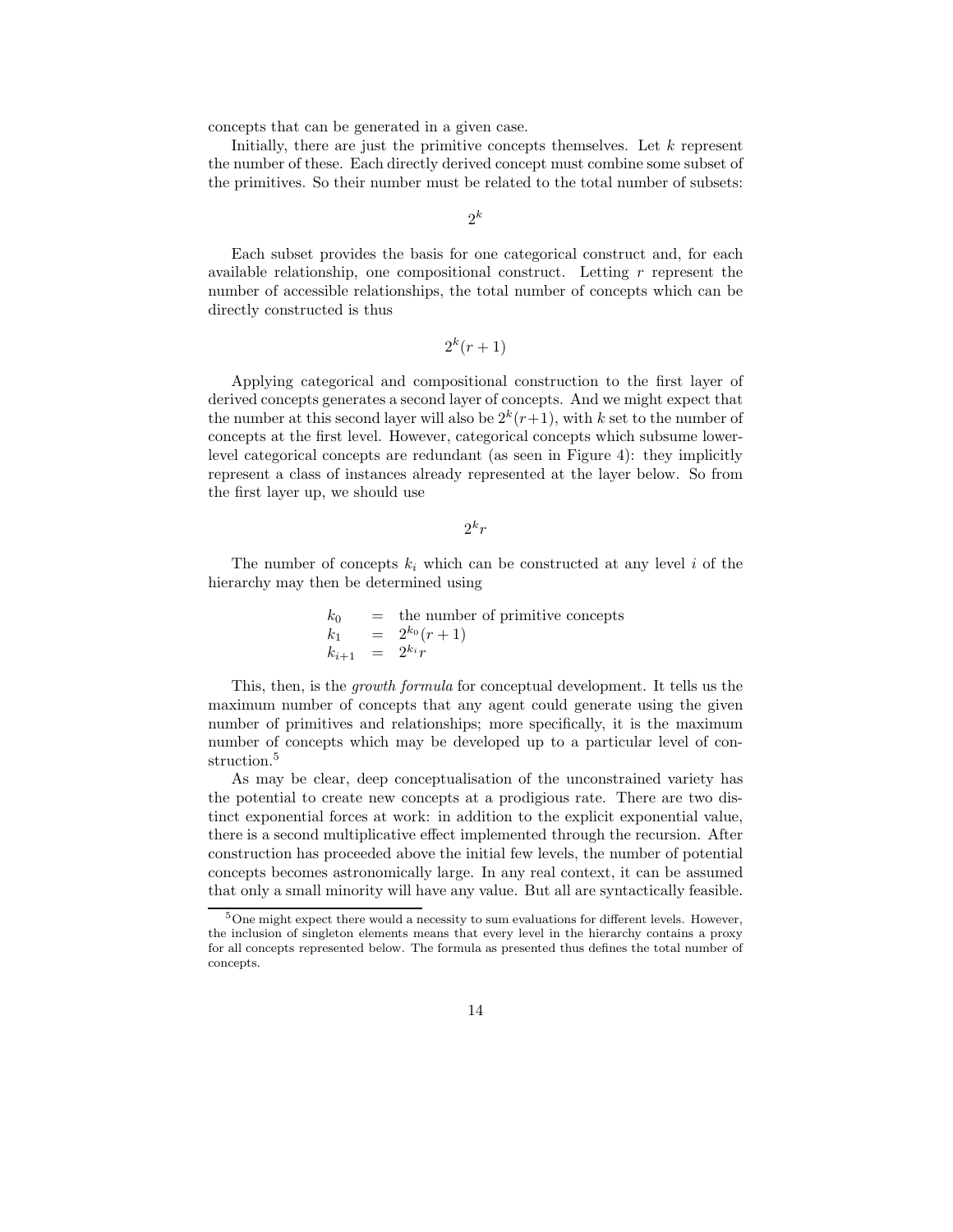The strength of the effect can be illustrated with an example. Were we to start out with just two primitive concepts and to apply just one method of (unconstrained) composition in addition to (unconstrained) categorisation, we could develop eight concepts at the first level of construction and 256 concepts at the second level. At the third level, there would be more than  $10^{77}$  to take into consideration and at the fourth level more than  $2^{(10^{77})}$ .

### 5 Net and gross conceptual complexity

Bundy's suggestion that Boden's definition might be reconstructed in terms of complexity concepts is the inspiration for the present approach. On the basis of the conceptual-growth quantification, it is now possible to formulate a plausible approach. In general terms, the complexity of a concept for an agent is the amount of work that the agent needs to do in order to build or obtain the relevant representation. The growth formula allows us to place an upper bound on this. Provided we can identify the level of the hierarchy at which the concept exists and the number of primitive concepts the agent has to begin with, we can then determine the maximum number of constructive operations required by evaluating the formula for the relevant value of i, setting  $k_0$  equal to the number of primitive concepts and  $r$  equal to the number of relationships that the agent can bring to bear.

## conceptual universe



Figure 5: Gross conceptual complexity schematic.

Let this evaluation of a concept be termed the *gross conceptual complexity* and be denoted G. Taking  $c(P,r)$  to be the level at which concept c may be constructed in terms of primitives  $P$ , under categorical construction and compositional construction based on r rules we have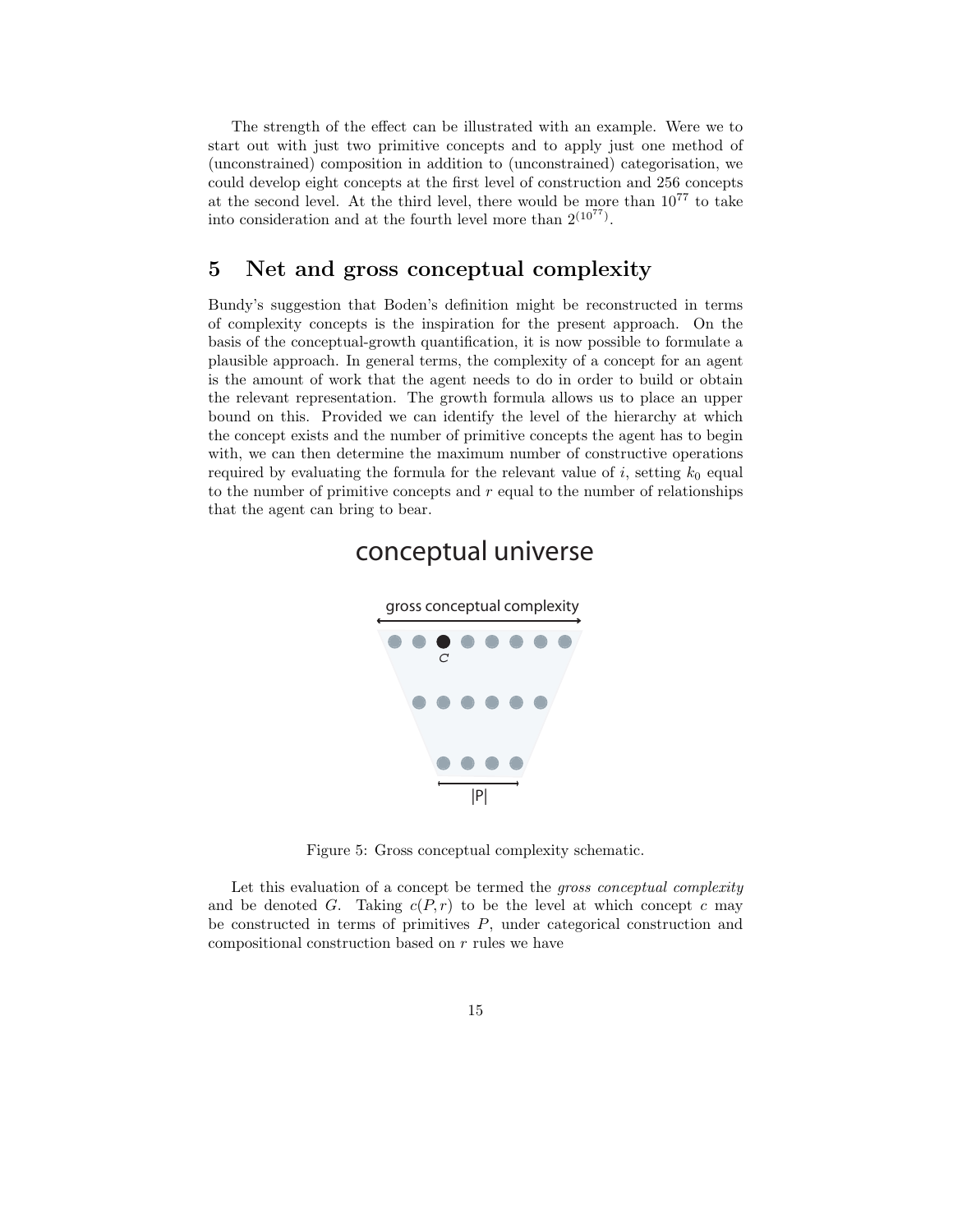$$
G(c, r, P) = k_{c(P,r)} : k_0 = |P|
$$
\n(1)

The gross conceptual complexity of any concept is the number of concepts which must be developed from the given foundation to guarantee its construction. The derivation of the measure is illustrated schematically (with regard to concept  $c$ ) in Figure 5.

The complementary quantity, the *net conceptual complexity*, can then be defined as the entailed amount of constructive work less the amount of work that bringing the concept into existence eliminates. To calculate how much this is, we must look at the extension or coverage of the relevant concept.<sup>6</sup> The establishment of a concept covering all the entities in a particular set  $X$  means that they may subsequently be processed as a single entity. That is, after all, the goal of concept formation. The representational gain may then be measured in terms of the difference between having to process all members of  $X$  individually and being able to process them as a single entity. Thus the representational gain is the size of  $X$ .

This leads directly to the following formulation for net conceptual complexity, to be denoted N.

$$
N(c, r, P) = k_{c(P,r)} - |E(c)| : k_0 = |P|
$$
\n(2)

Here  $c(P, r)$  is again the level at which concept c may be constructed in a hierarchy based on r composition rules and primitives P, while  $|E(c)|$  is the size of c's extension. (The derivation is illustrated schematically in Figure 6.)



Figure 6: Derivation of net conceptual complexity.

 ${}^{6}$  In this case, instances of a concept are themselves concepts.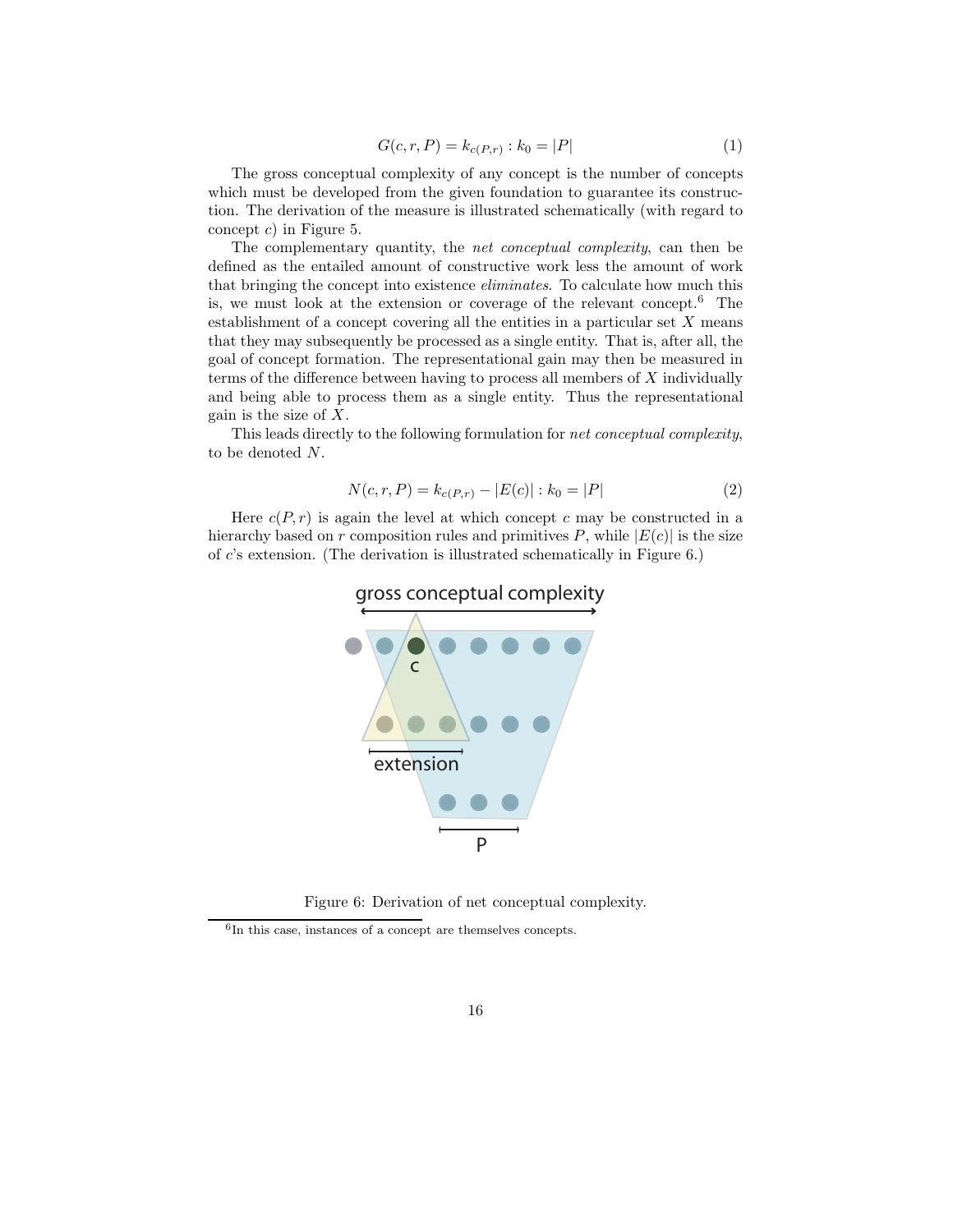If  $E(c)$  is measured in terms of primitives P then the evaluation is *objective* in the sense that the representational power of the concept is being measured in units representing the ground elements of the concept hierarchy. However, it may be useful in some cases to formulate subjective measures, i.e., to differentiate the concept hierarchy under development from the entities in terms of which representational power is to be measured. In not restricting the way in which  $E(c)$  is measured, the formula allows for this.

Values of  $N$  may be high or low or *negative*, the latter occurring in any situation where the representational benefit of bringing a concept into representation outweighs the cost. Net conceptual complexity is thus an implicit measure of the representational gain which results from bringing a particular concept into representation.

Might this particular complexity measure be sufficient to play the role envisaged by Bundy? Where Boden asserted that genuine creativity entails transformation, we might now consider asserting that it requires achievement of a value of N below some significant threshold. But aside from the problem of deciding how to fix the threshold, this would also leave open the issue of how values of N relate specifically to exploration and transformation. These are key elements in Boden's framework. To fulfil the objective of reconstructing the definition, a connection needs to be established.

## 6 Conceptual spaces as sponge zones

As Wiggins has noted (Wiggins, 2006b), the notion of conceptual space entails the assumption of there being some enclosing conceptual universe. This is the set of all concepts which, by definition, embodies all spaces. In terms of the analysis of generative concept-representation, an agent's conceptual universe may be defined in terms of the minimal set of primitive concepts and conceptconstruction methods from which all of the concepts may be generated. In developmental terms, the minimal set is the foundation that must be established in order for the agent to be capable (in principle) of developing all the embodied conceptual spaces.

Any concept in a conceptual universe may be labelled with its net-conceptualcomplexity value. But given that the definition of a conceptual universe implies an exhaustive enumeration of all construction possibilities, it can be assumed that most such concepts are likely to have little value. Treating representational power as a measure of this, the net-conceptual-complexity for any such concept will be positive and relatively high, indicating that the cost of conceptualisation considerably outweighs any representational benefit. Other values of  $N$  will be lower, indicating that representational benefits exist, i.e., that the corresponding concept is of some use. Some values will be negative indicating that the representational benefits outweigh the conceptualisation cost.

With this labelling in mind, it is possible to view the conceptual universe as a landscape of peaks and troughs. Peaks occur in the vicinity of concepts with high values of  $N$ , there are flatter areas where concepts show low values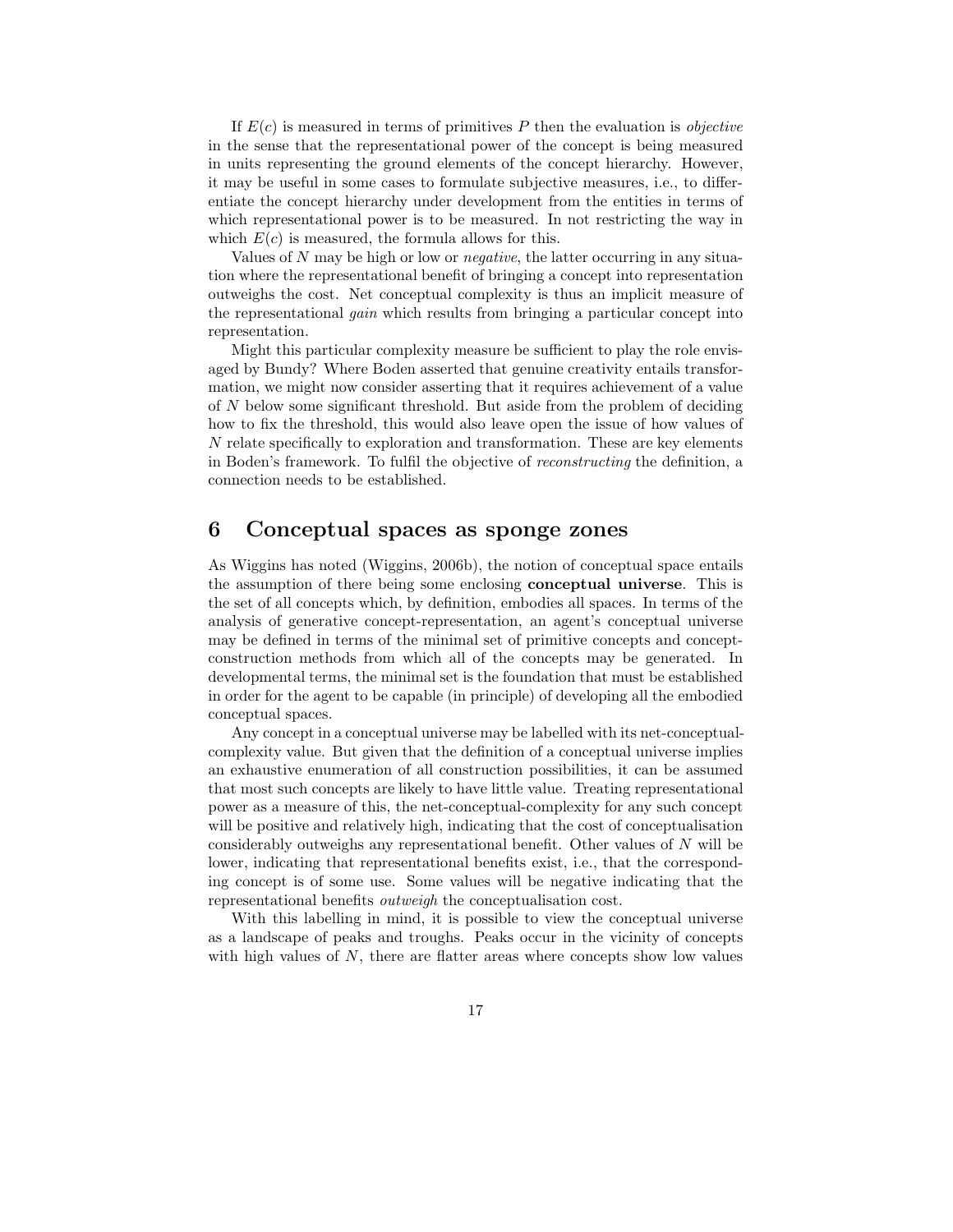of  $N$ , and where concepts show negative  $N$ , there are marked depressions. The landscape thus shows regions of high, low and negative N.

Where a set of concepts form the primitive constituents of an explanatory theory, we would expect to find a marked depression in the area of the hierarchy immediately dominating the constituents. This will be made up of all the concepts which utilise the theory and which share in its explanatory power. The depression is a zone in which conceptualisation has the effect of reducing overall complexity of the system. Putting it graphically, the depression serves as a 'sponge', soaking up complexity from the hierarchy.

A conceptual universe is thus a landscape in which we expect to find pronounced areas of low or negative complexity — 'sponge zones' as they will be termed — located in parts of the hierarchy which immediately dominate any set of concepts forming the constituents of an explanatorily useful conceptual framework. By accessing concepts in these zones, the agent moves into representational profit, reaping a representational reward that exceeds the cost of development.



## conceptual universe

Figure 7: Sponge zones/conceptual spaces in a conceptual universe.

In Boden's framework, every conceptual space is based on primitives which, by definition, provide the basis of an explanatory framework or theory. There is thus a correlation between conceptual spaces and sponge zones (illustrated in Figure 7). Every conceptual space is a sponge zone with the explanatory power of the space corresponding to the capacity of the concepts in the zone to eliminate conceptual complexity.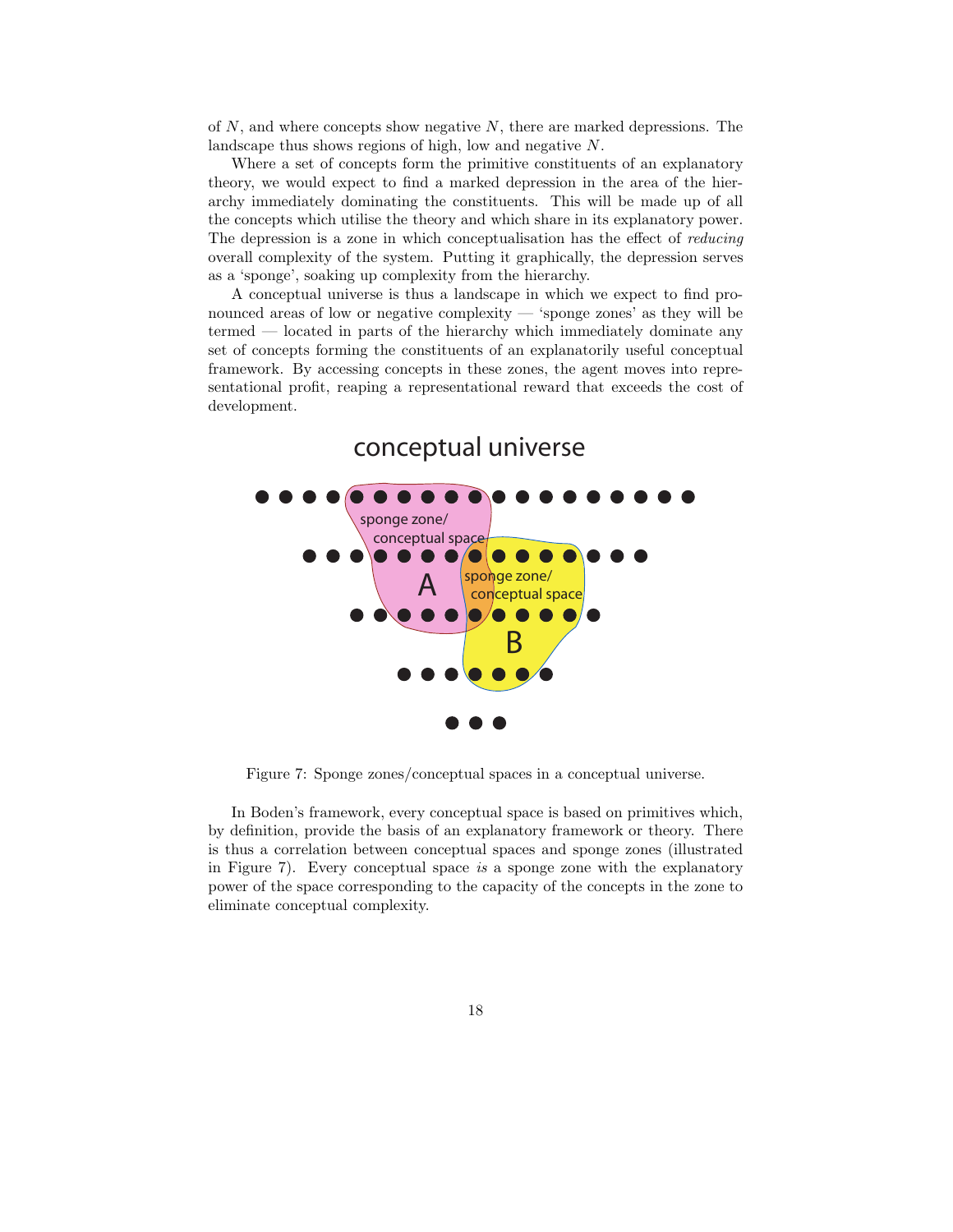### 7 The definition reconstructed

Interpreting conceptual spaces as sponge zones permits reconstruction of the creativity definition. The application of exploratory operations can be understood, now, to involve ordinary concept construction. The application of transformational operations, on the other hand, can be understood to involve exploration which specifically leads to the construction of sponge-zone primitives. More generally, exploration may be seen as the attempt to focus conceptualisation within zones of representational dividend. Transformation, conversely, can be understood as the attempt to open up new zones in which exploration may then be profitably applied.

Reconstructed in this way, Boden's definition is able to better fulfil practical requirements. The foundational distinction between transformation and exploration is given a definition which permits quantitative analysis (via the growth formula). Sponge zones are defined as complexity depressions within a conceptual universe. Transformation involves the construction of sponge-zone primitives. Any activity of this type is thus determined to be transformational in character.

A useful side-effect of this reconstruction is the generalisation of the all-ornothing property of the definition, regarded by many as implausible. On the basis of measuring the reduction of  $N$  values within potentiated sponge zones, transformational creativity can be determined on a continuous basis. On the other hand, the distinction between negative and positive values provides the basis for identification of a quantitatively significant cut-point. This offers the potential for consolidating demarcation between 'radical' and 'ordinary' creativity.

In its use of a net complexity measure, the reconstruction also builds in an evaluative element. Whereas Boden's original definition allowed any transformationally active system to be deemed genuinely creative (including representationchanging watches), the reconstructed definition only extends the classification to systems which achieve a representational advantage. On this basis, transformation alone is not sufficient for creativity: it must also be advantageous.

This does not fully resolve the problem of how to deal with artifactual value, however. As Wiggins notes (2006b), there is increasingly widespread recognition that the value we expect to be associated with creative output may take many forms. While it is sensitive to a key element of intellectual value, net-conceptualcomplexity ignores other types of value (e.g., associative, aesthetic and practical) completely. Even with regard to the measurement of intellectual value, it offers a rather specific view, being responsive specifically to explanatory coverage rather than to problem-solving potential. As a relational construct, it also fails to distinguish high-cost/high-coverage concepts from low-cost/low-coverage concepts, treating both as embodying the same degree of representational advantage and therefore creativity (Bundy, 2005).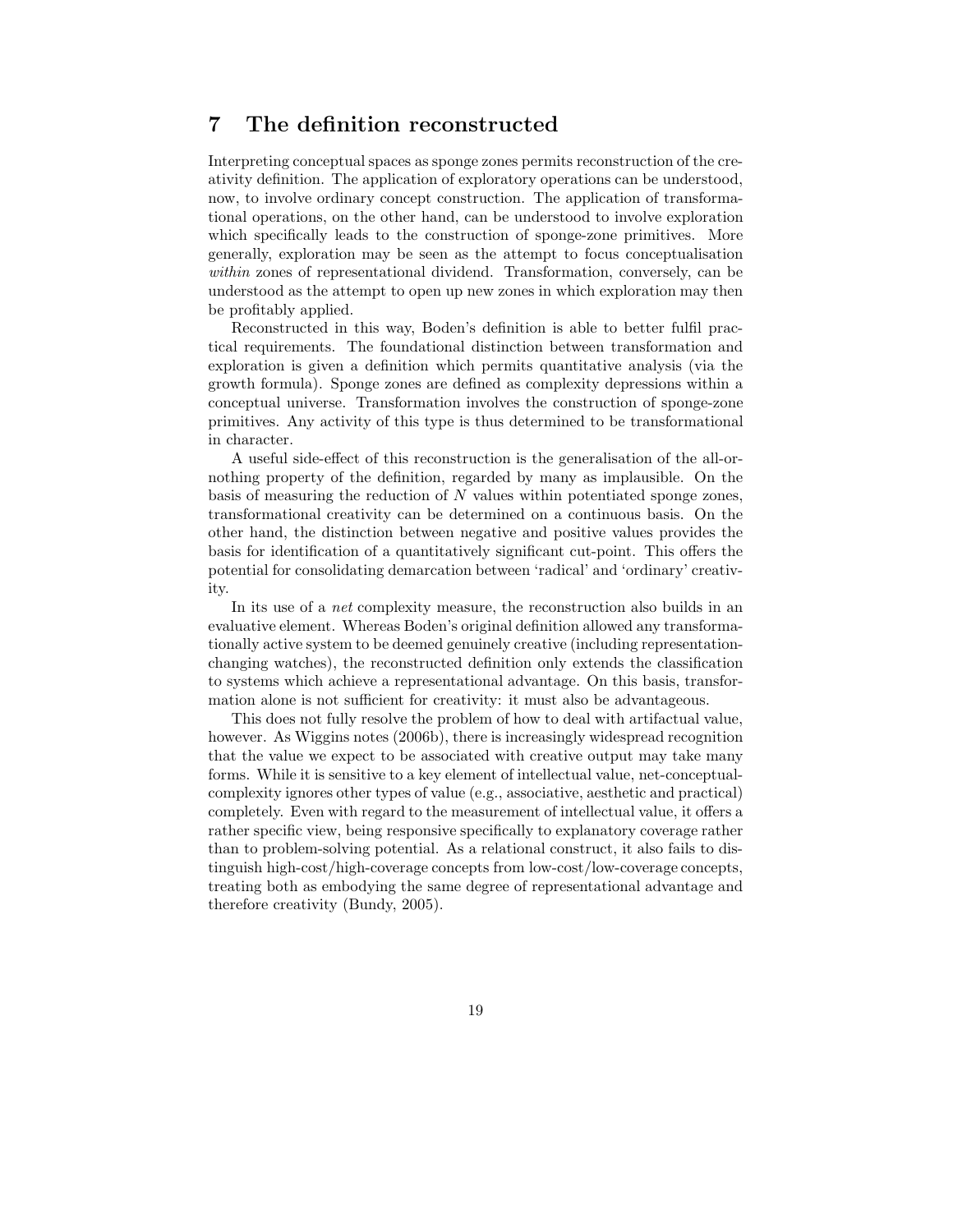### 8 Evaluation

Some consideration will now be given to the degree to which the proposed reconstruction meets more general requirements. The aim has been to devise a reconstruction of Boden's definition which answers the needs of systems-building work. The evaluation problem being only partly resolved, it can be assumed that the reconstructed definition must still be over-inclusive to some degree. However it fulfils the requirements of practical work better than the original, answering the need for a definition offering deterministic classification and a well-grounded account of transformational and exploratory behaviour.<sup>7</sup>

In resolving the ambiguity of the definition, the reconstruction addresses the concerns of authors who have noted this to be a difficulty, including Fetzer (1994), O'Rourke (1994), Bundy (1994), Ram et al (1994), Ram et al (1995) Treisman (1994), Weisberg (1994), Schank and Forster (1995) and Turner (1995). In some cases, the reconstruction can be shown to address other, more specific concerns. Ram *et al's* requirements (1995, p. 122) are a case in point. Though quite happy with the overall form of Boden's account, these reviewers worry that it does not sufficiently clarify the way transformation is grounded in normal conceptual operations. As they note, 'The question is though how the search space comes to be expanded to facilitate creative thought using ordinary mechanisms.' In particular they want to know how 'ordinary operators and processes can take the reasoner out of the space that would usually be explored.' (ibid, p. 122)

Since it takes account of the reducibility of transformation to ordinary conceptual search, the reconstruction is able to answer this question while still staying within the scope of the original account. In a comment which suggests they might view the reconstruction positively, Ram et al. note 'we would prefer a model of long-term conceptual development in which the individual evolves a search space, that, when explored by normal thought processes, still includes many thoughts that would be considered creative.' (ibid, p. 114) The reconstruction delivers precisely this enhancement.

Turning to Boden herself, the picture is mixed. There is some evidence that Boden would not approve the method of reconstruction. She has resisted the idea of a complexity-based definition on the grounds that it could not truly reflect the multi-dimensional nature of creativity. As she comments in a response to a reviewer, 'I prefer to avoid speaking of the "degree" of creativity, since to do so implies a continuous spectrum along which individual thoughts are to be ordered. To the contrary, a main theme of [The Creative Mind] is that creativity is multi-dimensional.' (Boden, 1995, p. 169)

Boden's concern is that any reconstruction of the definition which entails the assumption of a creativity continuum must implicitly deny the multi-dimensional

 $7$ Enabling Boden's distinction to be reconstructed in terms of operations carried out in a uniform search process, the reconstruction effectively eliminates any necessity to invoke notions of 'object' and 'meta' level search to explain the operation of exploration and transformation. In this model, any concept is at the object-level when considered in relation to super-concepts, and at the meta-level when considered in relation to sub-concepts.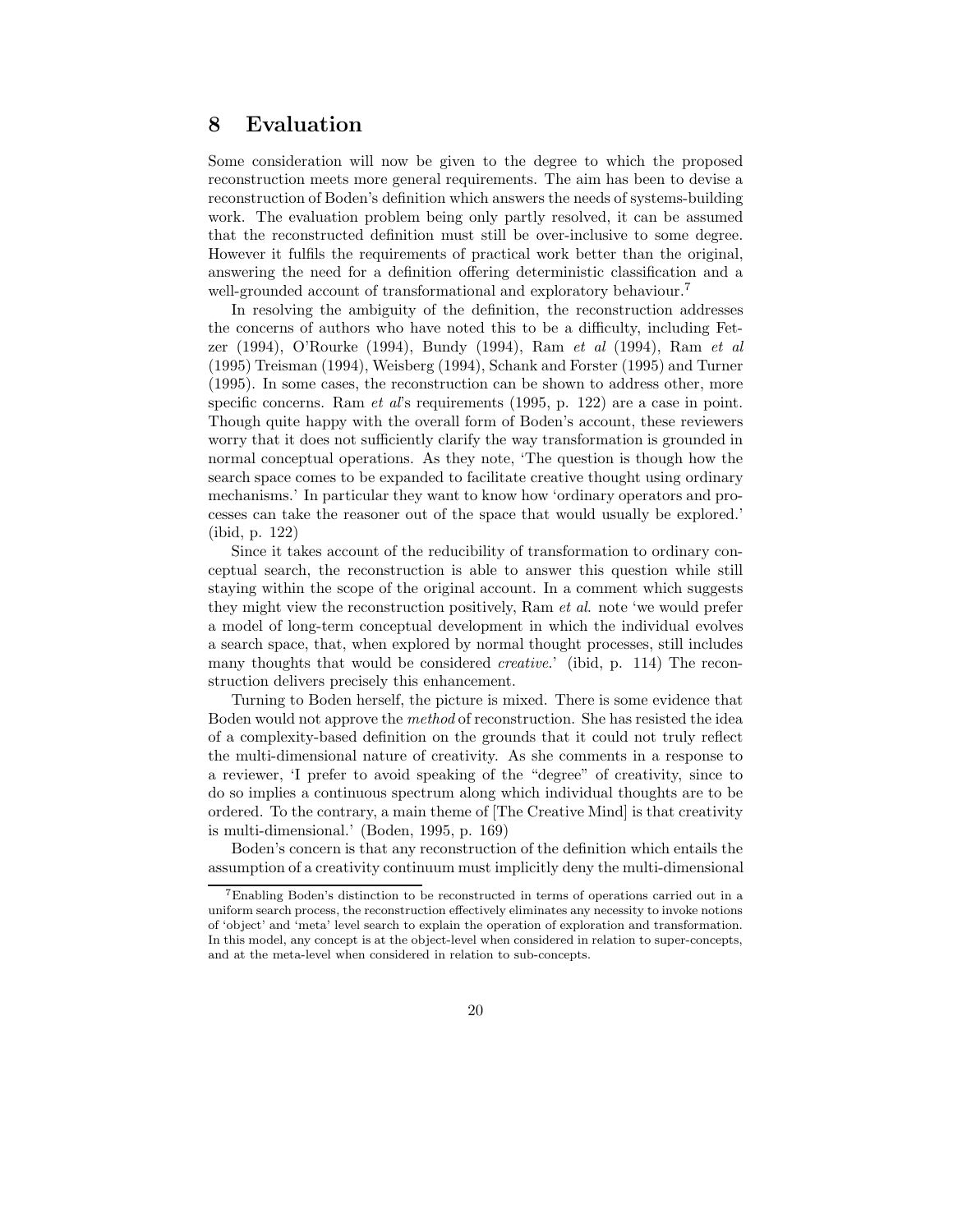nature of creativity. Yet it is common practice for judgements to be made about degrees of creativity without there being any implication that creativity *itself* is therefore one-dimensional. Boden's own definition is just such a judgement, albeit one in which the implied continuum has only two points. Indeed, there are many situations where we usefully bring to bear a one-dimensional measure in dealing with a multi-dimensional phenomenon. A familiar case involves the measurement of distance. The assertion that it is about five minutes walk from the station to the beach does not imply a denial that the space traversed is three-dimensional.

Other comments from Boden on the possibility of a complexity-based reformulation are more equivocal. Shortly after publication of the original theory, she listed some requirements (Boden, 1994a) that any such approach would have to satisfy. In discussing the general question of whether creativity can be measured she writes 'Some form of complexity measurement, as used by computer scientists, would be useful. However, depth within the space must be recognised too. The appropriate method of assessment would have to take into account the fact that conceptual spaces are multidimensional structures, where some features are "deeper", more influential, than others.' (ibid., p. 113)

She goes on to say that a satisfactory measure should somehow return a 'structured distance' and be sensitive to 'interesting differences' between artifacts of different styles or genres.<sup>8</sup> It should somehow reconcile different dimensions of creativity and deal properly with the tradeoff between conceptual 'depth' and 'number'. It should also properly relate transformational creativity to exploratory creativity. (ibid., p. 114-115)

How well does the proposed reconstruction stand up to these requirements? Expressed specifically in terms of the way different modes of operation in a conceptual universe activate sponge zones, the reconstruction provides a detailed account of the relationship between transformational and exploratory creativity. It thus does 'relate' one process to the other. It also handles the tradeoff between conceptual 'depth' and 'number' in the sense that it measures both things in the same way — in terms of the amount of work involved in the generation of the relevant concept.

The problem relating to incommensurability among concepts, is also solved but with a caveat. On the assumption that different genres embody concepts drawn from different conceptual spaces, no space-specific measure can deliver an unambiguous cross-genre comparison. However, measures produced this way are commensurable in the sense that they are calculated in the same units. Thus there is the potential for cross-genre comparison provided that the relative contribution embodied in the respective primitives is taken into account. Overall, then, the requirements from (Boden, 1994a) seem to be met reasonably well.

<sup>&</sup>lt;sup>8</sup>She gives the example of a comparison of the degree of creativity in the Mona Lisa as opposed to the Demoiselles d'Avignon.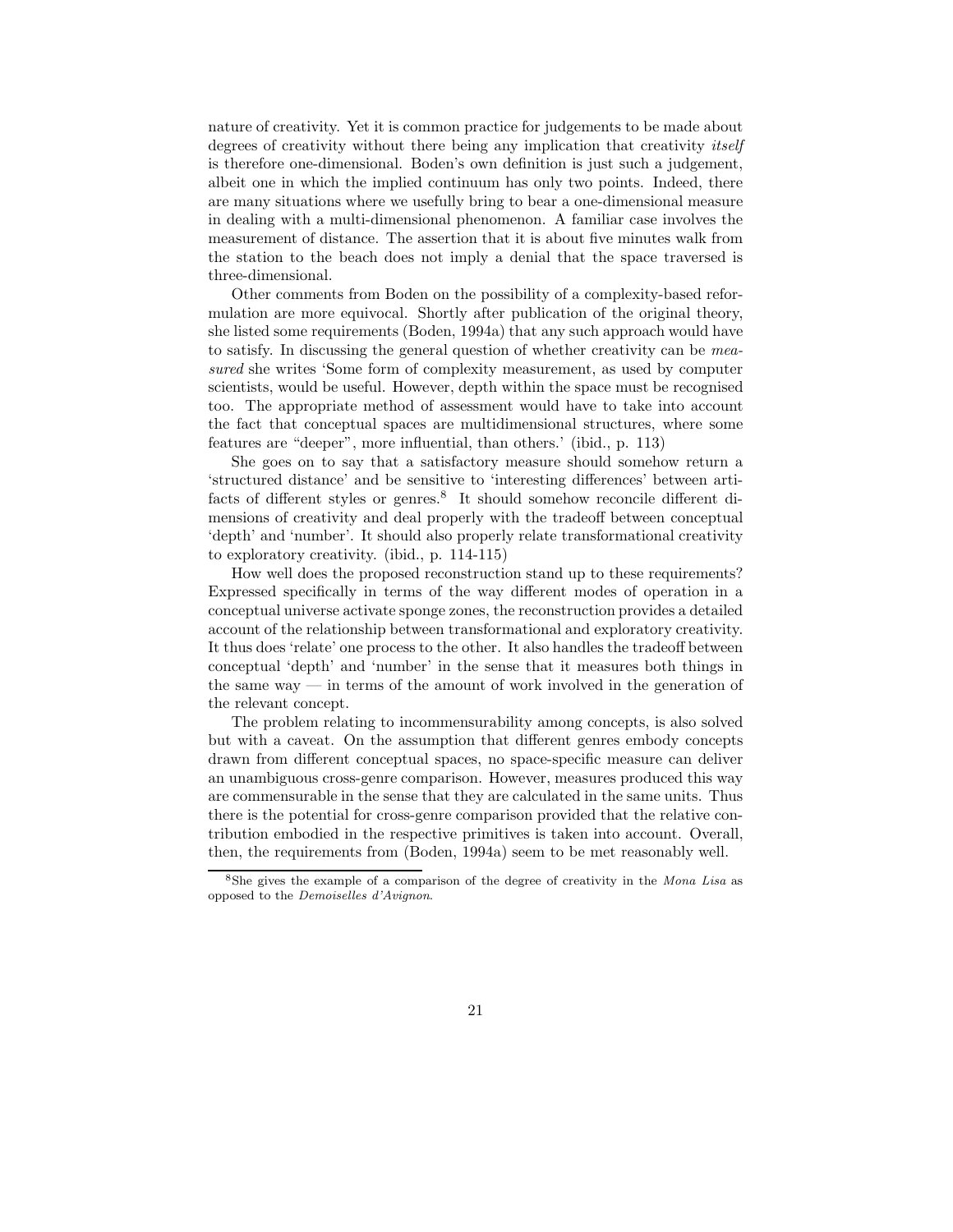#### 8.1 The systems evidence

While recognising the non-determinism of Boden's definition of creativity, it is important to take stock of the fact that it was never proposed as a selfsufficient entity, applicable on a stand-alone basis. In fact, Boden recognised the definition's deficiencies from the start.<sup>9</sup> However, her proposal was that it could be rendered precise through use of examples. To this end, she presented thumbnail sketches of a broad range of computational systems whose actions, she felt, illustrated the concepts on which the definition was based.

That this move failed to achieve its goal more fully may be due to the fact that the examples were presented only in fairly general terms. No formal specifications were offered and no algorithms were listed. The knowledge that complex computational systems typically embody considerable elements of poorly understood behaviour engendered the feeling that Boden's examples could not really clarify what the terms 'exploration', 'transformation' and 'conceptual space' meant. The fact that none of the example systems appeared to trade explicitly in these entities deepened scepticism. Nevertheless, it is clear that Boden's intention was that the example systems should be the means of making the definition precise. There is a need then to consider whether Boden's systems evidence is consistent with the proposed framework.

The computational examples she provides cover a wide territory. Working forwards from her Chapter 6 (Boden, 1994a, pp. 112-216), we see that creative, conceptual-space operations may involve processes ranging from the 'patterncompletion' and 'contextual memory' of connectionist networks (Rumelhart et al. 1986) to the algorithmic search for qualitative, physical laws featured in GLAUBER (Langley et al. 1987).

All of the systems she cites are unique in the sense that they embody a specific approach and terminology and implement a distinct form of processing. None of them offers any explicit account or illustration of Boden's concepts. In a sense, they are all special cases. However, a fair proportion of the systems are, or may be understood to be, concept-learning systems. The essential process in such systems is the generation of new concepts and in all relevant cases, structures are hierarchical. These systems are thus readily understood to be implementing conceptual growth of the type indicated in the reconstruction. The most obvious cases are AQ-11 (Michalski and Chilausky, 1980) and ID3 (Michie and Johnston, 1984, pp. 110-12) but also to be included are the mathematical concept learning system AM (Lenat, 1977) and its close relation EURISKO (Lenat, 1983).

On the understanding that analogy-formation is a type of concept construction, the list can be extended to include the 'analogical thinking' of ACME (Holyoak and Thagard, 1989) and the analogy-mapping of ARCS (Holyoak et al. 1988). Discovery and rule-formation programs which engage in the construction of representations interpretable as concepts can also be grouped under the

<sup>&</sup>lt;sup>9</sup>The characterisation is 'vague' she writes, and no more than 'intuitive talk'. 'Anyone hoping for a scientific explanation of creativity must be able to discuss mental spaces, and their exploration more precisely.' (Boden, 1990 p. 73)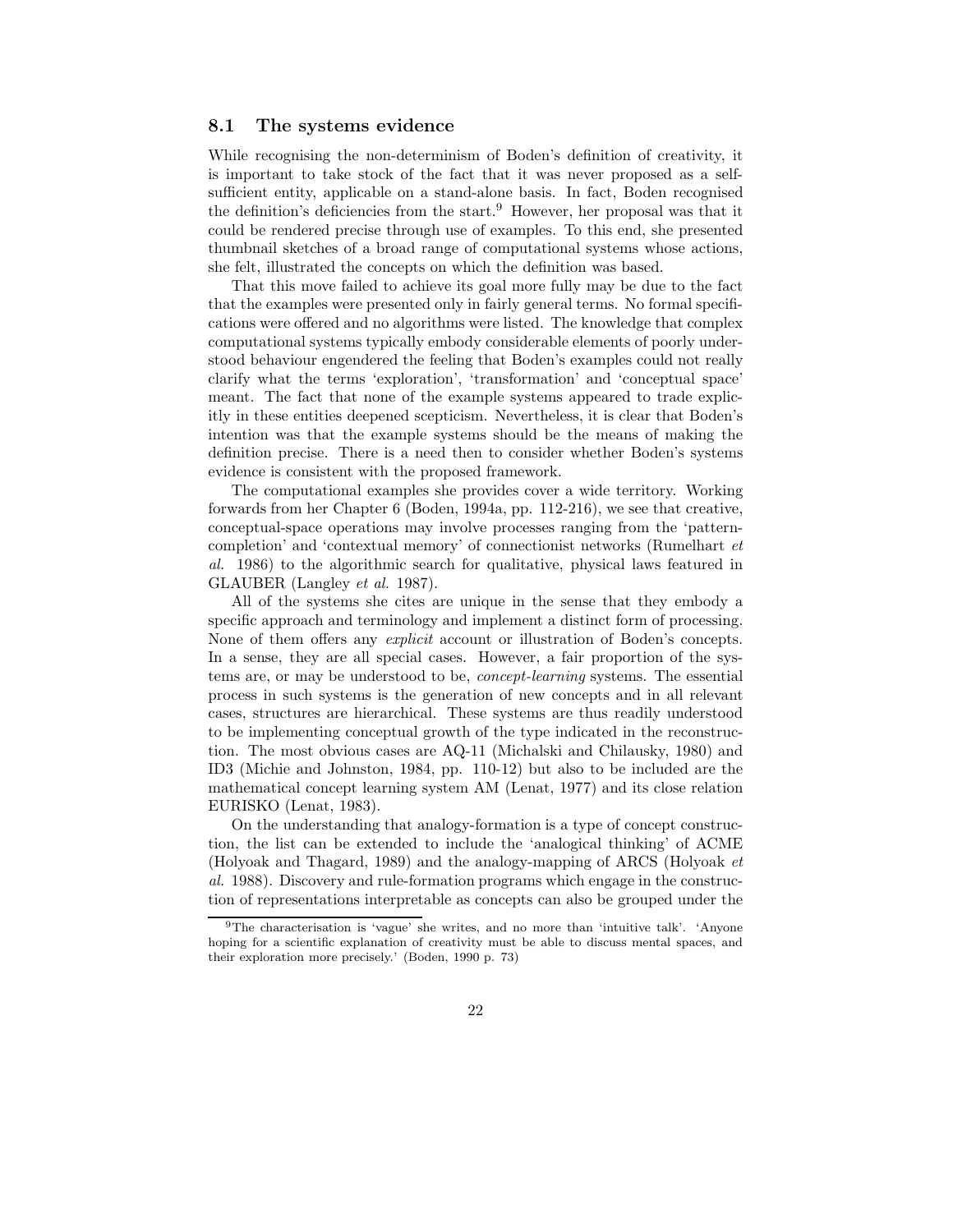same heading.

But what of the systems cited by Boden which cannot be interpreted in terms of concept learning? Cases include the 'pattern-completion' and 'contextual memory' of connectionist networks (Rumelhart et al. 1986) and 'reasoning' of traditional problem-solving systems. Boden also refers to the combining of 'general and specific knowledge' and 'constraint satisfaction' featured in Harold Cohen's AARON system (Cohen, 1981).

Regarding these systems, a functional equivalence cannot be straightforwardly assumed, except perhaps in the case of Johnson-Laird's jazz improvisation program (Johnson-Laird, 1988) whose operations on 'complex, nested, hierarchical formulations' would appear to have a recognisable counterpart in the reconstruction. On the other hand, it would be a mistake to think that there is any fundamental inconsistency. All the systems which Boden cites are computational. Since concept growth (in the present model) is essentially the formation of a series of many-to-many mappings between symbolic entities, it is capable of replicating any function or structure of functions we like. Therefore it is capable in principle of replicating the behaviour of any computational system.

Consider for example the computation of the conjunctive truth function (i.e., boolean AND). This is a simple but fundamental computational process whose behaviour can be summarised using the following truth table.

| A | В | $\boldsymbol{B}$<br>$A \wedge$ |
|---|---|--------------------------------|
| Т | Т | T                              |
| Т | F | F                              |
| F | Т | $\mathbf{F}$                   |
| H | F | F                              |

The computation of the function is effectively the implementation of a 2-to-1 mapping between boolean values. Implemented through the medium of concept generation, this computation takes the form of two constructions, one compositional, one categorical (see Figure 8). Regarding those of Boden's examples which cannot readily be regarded as performing some form of concept learning, there is no fundamental inconsistency, then. There is always the potential for the behaviour of such systems to be comprehended in terms of concept-construction processes.

## 9 Explanatory implications

While this paper's goals are practical in nature, Boden's theory is primarily oriented towards explanation. There is then the question of how the proposed reconstruction impacts the explanatory content of her theory. Those difficulties which arise specifically as a result of the definitional ambiguity  $-$  such as the ones noted by Ram  $et\ al\ (1995)$  — are addressed. Aside from this, what are the implications?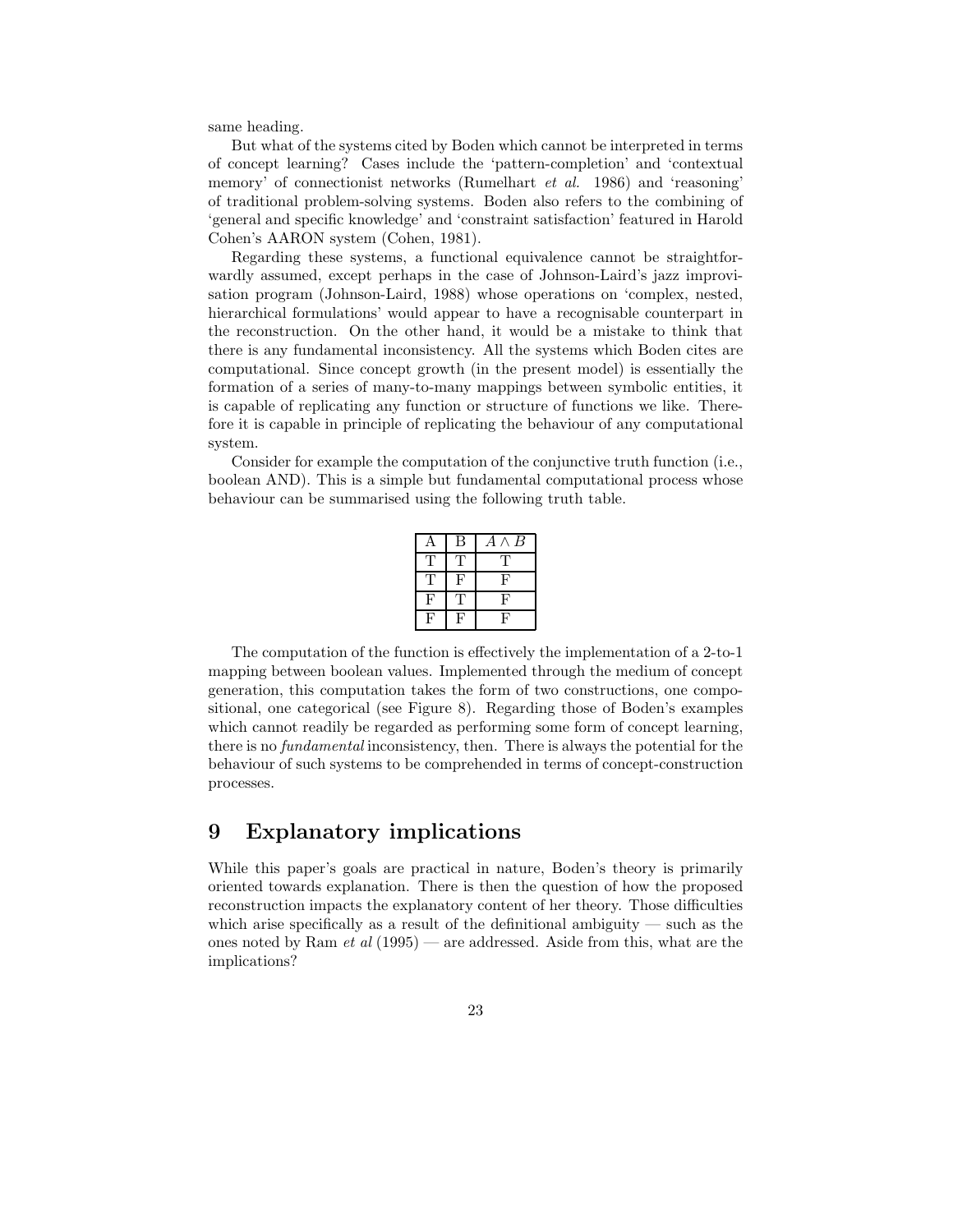

Figure 8: Computation of conjunction viewed as conceptual growth.

In mapping out her explanatory goals, Boden introduced the distinction between P-creativity, which is creativity in the personal context, and H-creativity, which is creativity in the historical context. Processes may exhibit P-creativity without necessarily being H-creative and questions about the psychological constitution of creativity can then be separated from questions about its constitution within artifacts. Following Wiggins (2006b), I take Boden's transformation/exploration framework to be essentially a model of P-creativity and the reconstruction framework, insofar as it has explanatory content, is in the same vein. That is to say, the reconstruction of the definition of creativity as a distinction between styles of conceptual growth must refer to processes of creativity rather than to any property embodied in specific artifacts.

Like conceptual spaces, conceptual universes and sponge zones are intrinsically *subjective* entities and, in principle, there is no basis for expecting any subjective-to-objective connection, i.e., no basis for thinking that P-creativity will necessarily align with H-creativity. But a potential benefit of the reconstruction, however is that it may allow for a narrowing of the gap.

### 9.1 Thought years

Creative agents may differ in terms of their realised conceptual hierarchy or if they access different primitive concepts or construction methods — in terms of their potential conceptual hierarchy. For normal agents showing deep conceptual growth, there are infinitely many ways of showing the former type of difference but relatively few of showing the latter type. It is not unreasonable to think, then, that in some contexts a group of related agents might not show any differences of the latter type; i.e., they will share identical primitive conceptualisations and construction methods. In this context, there is the possibility of making creativity judgements which are objective across the group, effectively creating an identity between P-creativity and at least one aspect of H-creativity. If all agents in the group share the same potential conceptual universe, then net conceptual complexity measures are common for all concepts for all members of the group. On this basis, the determination that a constructive act entails a certain degree of P-creativity necessarily defines one dimension of its H-creativity.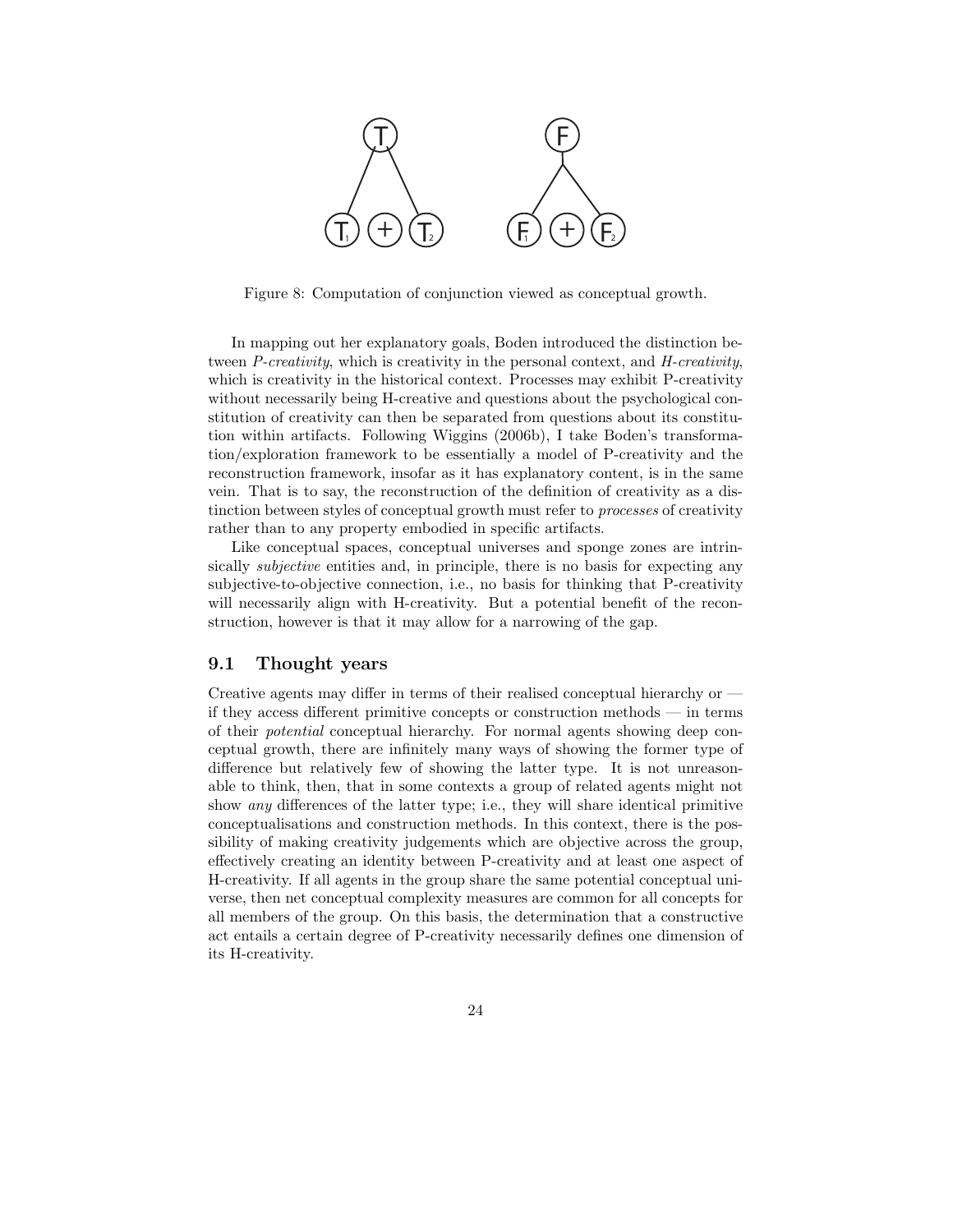

Figure 9: Imaginary thought-year distances for some financial concepts.

Should it transpire that humans constitute such a group there would be the prospect of a creativity metric that partially hybridises H- and P- components. This might allow the creative content of a concept to be measured, perhaps, in thought years — analogous to light years — where the value would be determined in terms of the total conceptualisation entailed in the concept's construction. Being a measure of total conceptualisation effort, gross conceptual complexity might fulfil this role. (Figure 9 illustrates the notion of 'thought year' in the context of some financial concepts.)

### 9.2 Boden and Koestler

Boden went to some lengths to differentiate the explanatory content of her theory from that of Koestler's earlier work. However, the reconstruction seems to hint at a reconciliation. The key difference is that Koestler envisaged one basic mechanism of creativity while Boden envisages two. But in the reconstruction we find that Boden's two processes may be reduced to a common core which, once analysed, emerges as a good model of any kind of concept-leaning process, particularly where there is utilisation of structured concept representations. To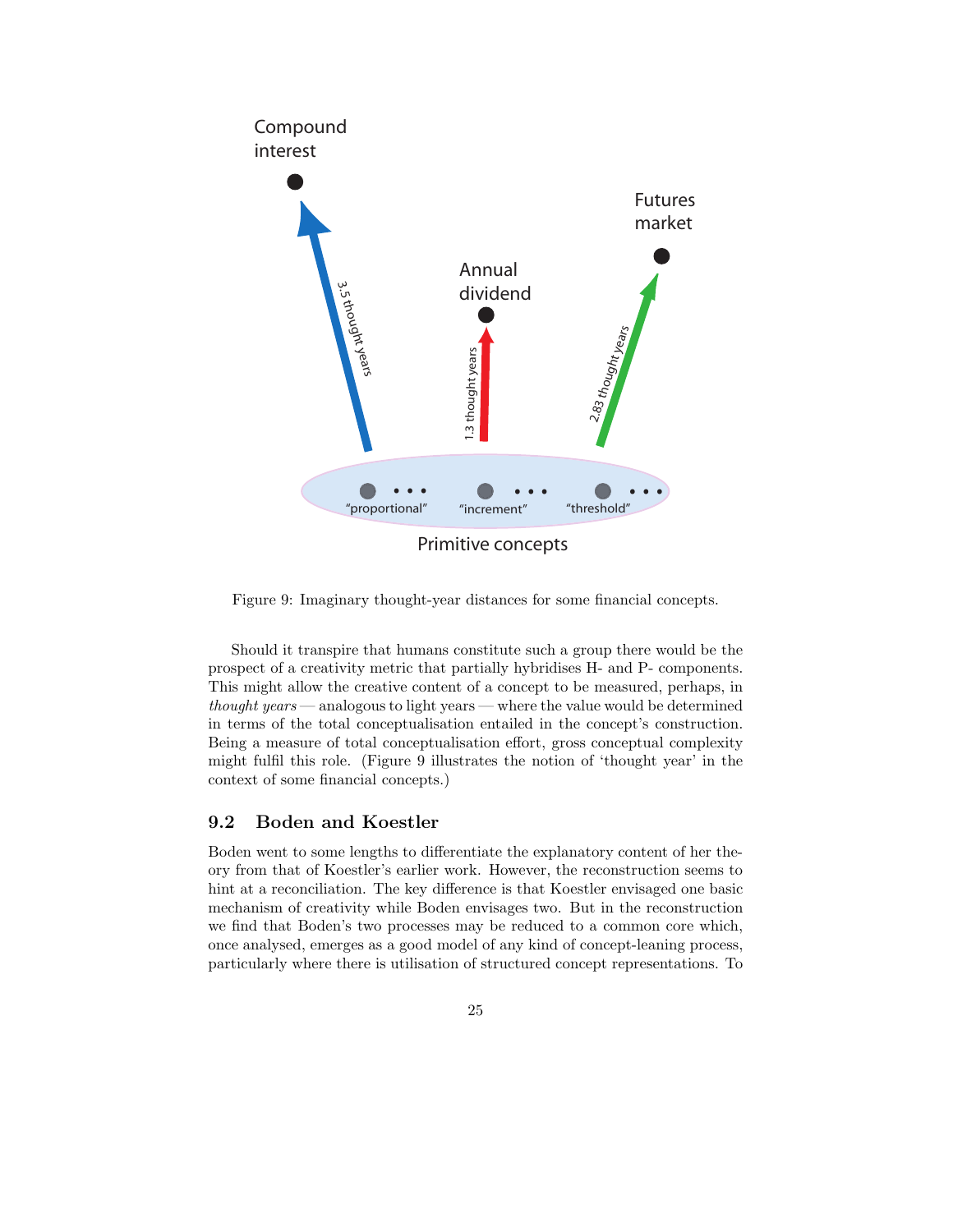the extent that Koestler's analogy like 'matrix bisociation' is within this category, there is common ground.

There is also the potential for explaining one of the notable areas of agreement between the two theories. In Boden's view, it was a key strength of Koestler's approach that it 'appealed to no special creative faculty, granted only to an elite.' (1990, p. 24) Boden's own theory closely follows Koestler's line on this, stressing that 'creativity is not a single ability, or talent.' (ibid., p. 12) Both writers, then, see creativity as a process closely integrated within other processes of cognition.

On the basis of the reconstruction, the reason why both Boden and Koestler see creativity as closely integrated in other processes of cognition is because it is functionally indistinguishable from the process of conceptual growth: there is no substantive difference to be discerned in the underlying mechanisms of conceptual development and those of creativity. Of course, as a result of having different experiences, and perhaps of being equipped with a different set of originating concepts or construction methods, different concept-generators may produce different results. But, taking the explanatory implications of the reconstruction at face value, the deed is done in the same way.

On this radicalised version of the integrative view shared by Boden and Koestler, 'creative masters' use the same mental equipment as 'common-orgarden thinkers'. While they may produce different results, this is a result of different experiences and starting conditions. Kekulé's dream-inspired innovation of the benzene ring concept may have been achieved by exactly the process used in the imaginary crossing-sweeper's innovation of the 'nicely swept crossing' concept. Indeed, if we make the not implausible assumption that some animals generate concepts using the same mechanism, there might be the implication that Kekulé's ring concept was derived by the same mechanism as would be used, say, by a dog developing the concept of 'small-furry-chasable-thing'. In the context of science, one innovation may be of greater magnificence than another. In the context of mechanism, there may, after all, be little difference.

### 10 Summary

While its commitment to the use of computational language suggested Boden's creativity theory might serve to provide detailed guidance for the design of creative systems, in practice the ambiguity and inclusivity of the foundational definition has obstructed such applications. Its orientation to a specific processing paradigm has also limited its technological utility, particularly in view of the increase over the last decade in the variety of work being done on computer-based systems to support or express creativity.

As a possible means of addressing this problem, Bundy suggested reconstructing Boden's definition using concepts of complexity. The present paper has shown one way this can be done. Utilising the principle of concept duality, the logical structure of conceptual growth has been determined and formulae presented which allow maximal growth rates to be calculated. Two complexity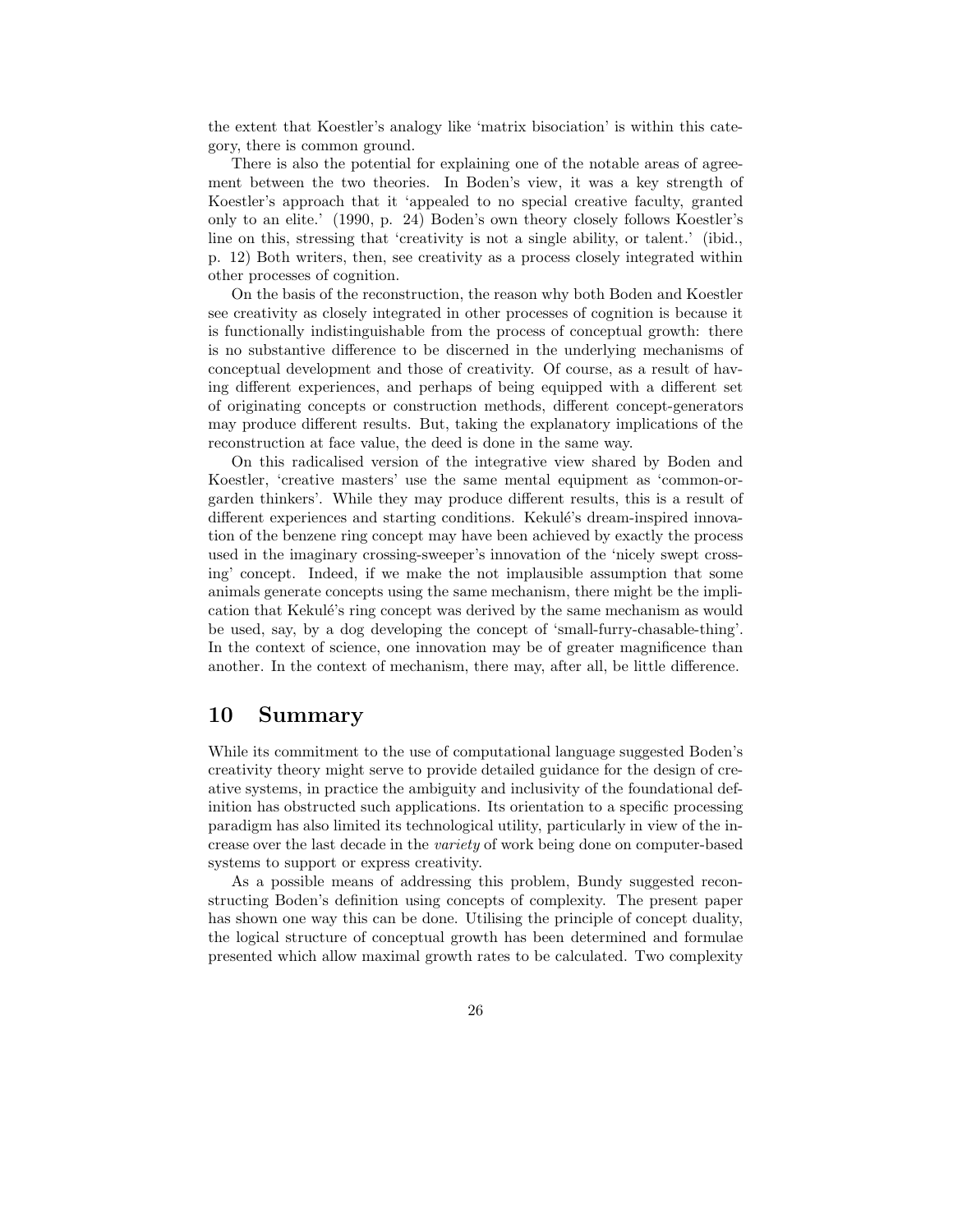concepts have been introduced: gross conceptual complexity, which refers to the total cost of construction for a particular concept, and net conceptual complex $ity$ , which refers to the net cost, i.e., the representational gain less the construction cost. Consideration of the way net conceptual complexity will vary across conceptual universes, leads to the concept of the sponge zone and the observation that this is an analogue for Boden's conceptual space. Boden's distinction between transformation and exploration can then be viewed as discriminating different modes of concept growth and her definition of creativity re-rendered in a form which both eliminates the ambiguity and offers an assimilation of 'all-or-nothing' and 'continuous' perspectives.

The reconstruction fulfils many requirements that arise in the context of systems-building work and appears to meet all of those which Boden herself has listed for any complexity-based reformulation. The framework also answers (implicitly) requests for a theory which would clarify the basis of creativity in 'ordinary thought' and to deal more directly with the question of evaluation. It also supports some of the fundamental themes of Boden's account, including the stress placed on the notion that creativity should be regarded as an integral part of ordinary cognition. In sum, the reconstruction re-iterates much of what Boden has argued, but allows it to rest, definitionally-speaking, on firmer ground.

## Acknowledgements

I would like to thank Alan Bundy, Maggie Boden, Andy Clark, Geraint Wiggins, Graeme Ritchie and Jon Bird for helpful comments on this material.

### References

- Boden, M. (1990). The Creative Mind: Myths and Mechanisms. London: Weidenfeld and Niicolson.
- Boden, M. (1992). The Creative Mind. London: Abacus.
- Boden, M. (Ed.) (1994a). *Dimensions of Creativity*. MIT Press.
- Boden, M. (1994b). Reply to reviewers. Behavioral and Brain Sciences, 17, No. 3 (pp. 558-570).
- Boden, M. (1995). Modelling creativity: reply to reviewers. Artificial Intelligence, No. 79 (pp. 161-182).
- Boden, M. (1998). Creativity and artificial intelligence. Artificial Intelligence, 103 (pp. 347-356). 1-2.
- Boden, M. (2003). The Creative Mind: Myths and Mechanisms (2nd edition). London: Weidenfeld and Niicolson.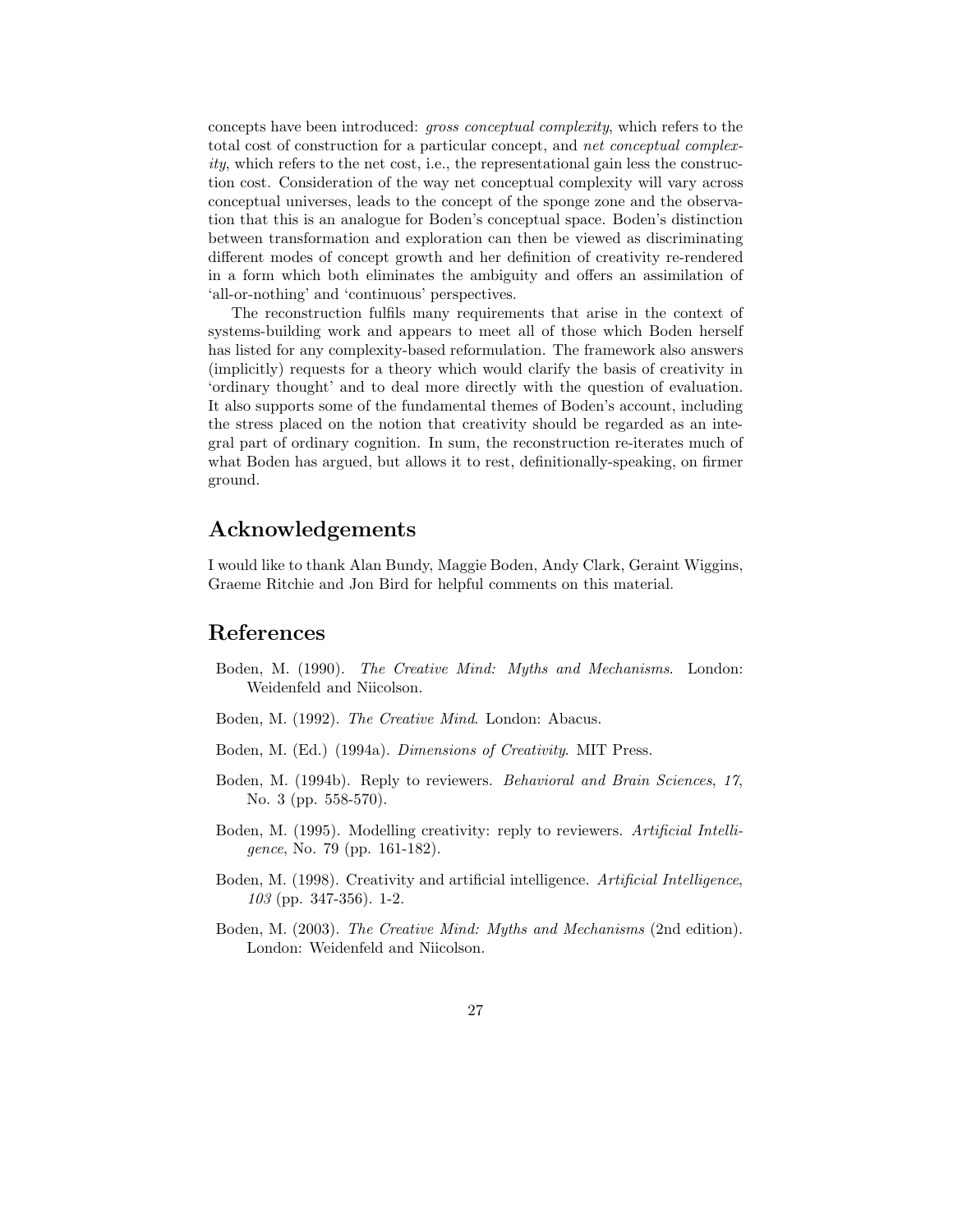- Bundy, A. (1994). What is the difference between real creativity and mere novelty?. Behavioral and Brain Sciences, 17, No. 3 (pp. 533-534).
- Bundy, A. (2005). Personal communication.
- Chaitin, G. (1966). On the length of programs for computing finite binary sequences. Journal of The Association of Computing Machinery, 13 (pp. 547-569).
- Chaitin, G. (1987). Algorithmic Information Theory. Cambridge: Cambridge University Press.
- Cohen, H. (1981). On the Modelling of Creative Behavior. No. 6681, Santa Monica, Calif: Rand Corporation.
- Fetzer, J. (1994). Creative thinking presupposes the capacity for thought. Behavioral and Brain Sciences, 17, No. 3 (pp. 539-540).
- Holyoak, K. and Thagard, P. (1989). Analogical mapping by constraint satisfaction. Cognitive Science, No. 13 (pp. 295-396).
- Holyoak, K., Thagard, P., Nelson, G. and Gochfield, D. (1988). Analog Retrieval by Constraint Satisfaction. Unpublished research-paper.
- Johnson-Laird, P. (1988). Freedom and constraint in creativity. In R.J. Steinberg (Ed.), The Nature of Creativity: Contemporary Psychological Perspectives (pp. 209-19). Cambridge.
- Koestler, A. (1964). The Act of Creation. London: Hutchinson.
- Kolmogorov, A. (1965). Three approaches to the quantitative definition of information. Prob. Inf. Trans., 1 (pp. 1-7).
- Kolmogorov, A. (1968). On the logical basis of information theory and probability theory. IEEE Trans. Inform. Theory IT-14 (pp. 662-664).
- Langley, P., Simon, H., Bradshaw, G. and Zytkow, J. (1987). Scientific Discovery: Computational Explorations of the Creative Processes. Cambridge, Mass.: MIT Press.
- Lenat, D. (1977). The ubiquity of discovery. Artificial Intelligence (pp. 257-86).
- Lenat, D. (1983). EURISKO: a program that learns new heuristics and domain concepts: the nature of heuristics III: program design and results. Artificial Intelligence, 21 (pp. 61-98).
- Michalski, R. and Chilausky, R. (1980). Learning by being told and learning from examples: an experimental comparison of the two methods of knowledge acquisition in the context of developing an expert system for soybean disease diagnosis. International Journal of Policy Analysis and Information Systems (pp. 125-61).